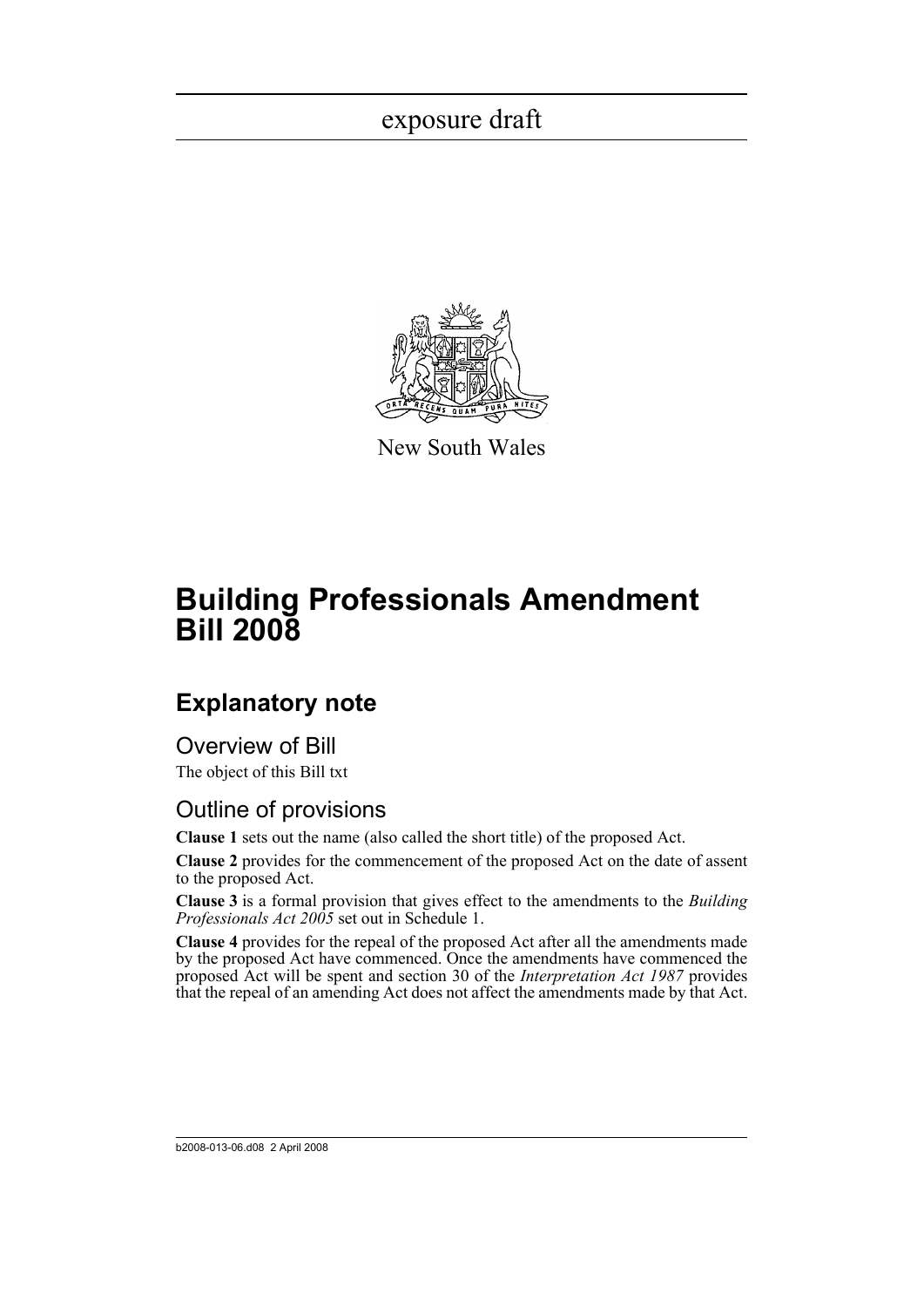Building Professionals Amendment Bill 2008

Explanatory note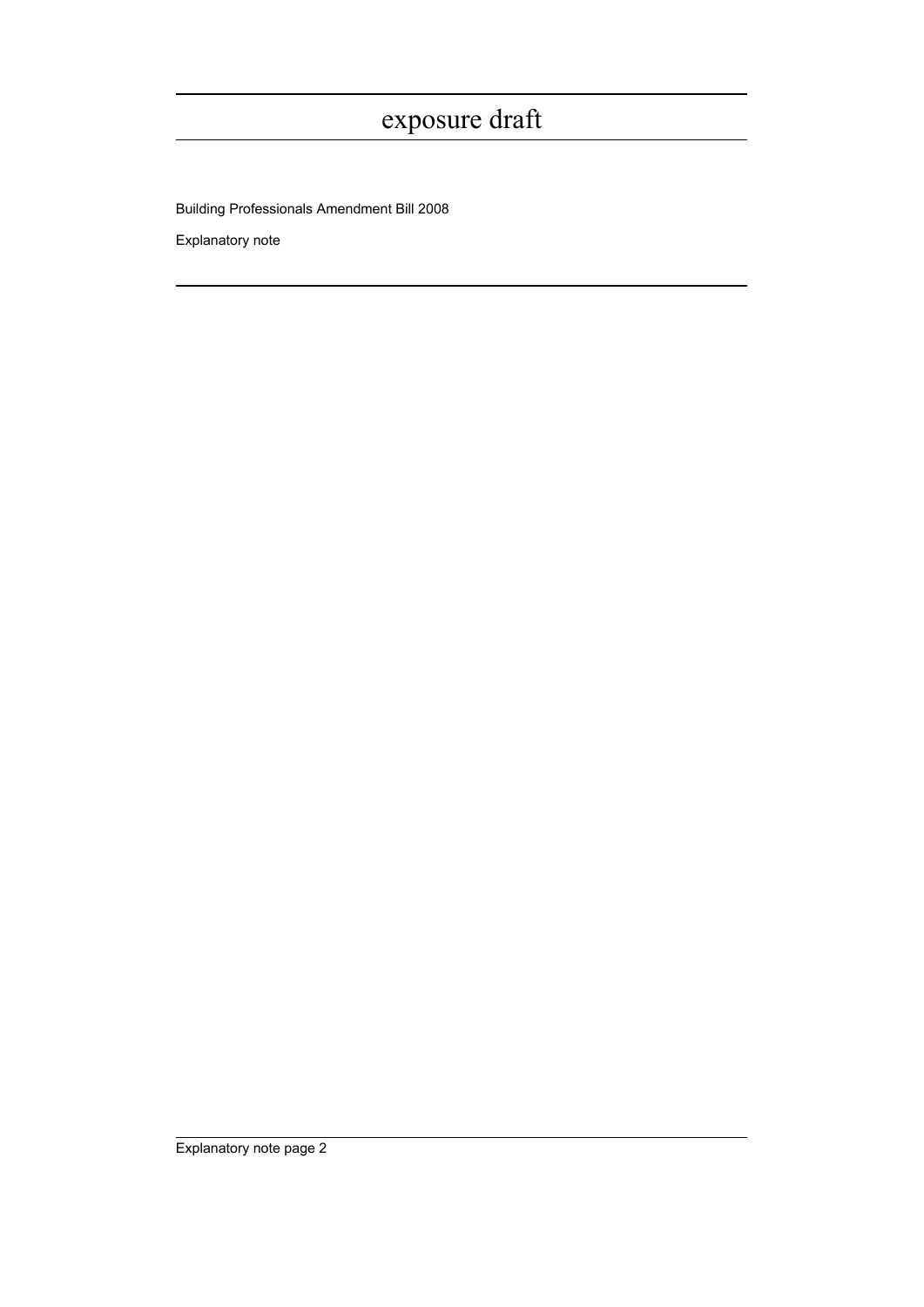

New South Wales

# **Building Professionals Amendment Bill 2008**

## **Contents**

|                                                     | Page                                                                   |
|-----------------------------------------------------|------------------------------------------------------------------------|
| Name of Act                                         |                                                                        |
| Commencement                                        |                                                                        |
| Amendment of Building Professionals Act 2005 No 115 | 2                                                                      |
| Repeal of Act                                       |                                                                        |
|                                                     | 3                                                                      |
|                                                     | 24                                                                     |
|                                                     | Schedule 1 Principal amendments<br>Schedule 2 Consequential amendments |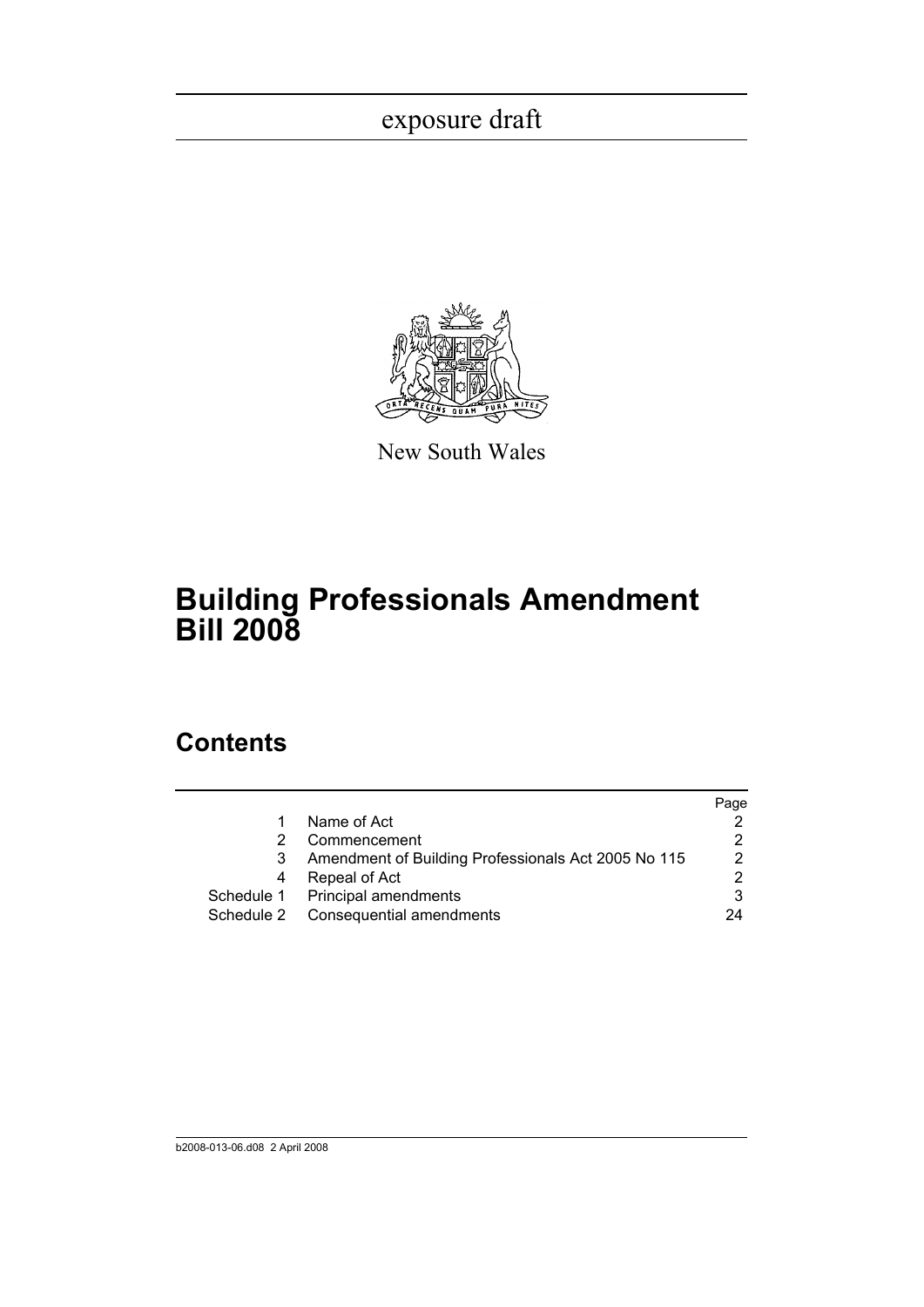Building Professionals Amendment Bill 2008

Contents

Page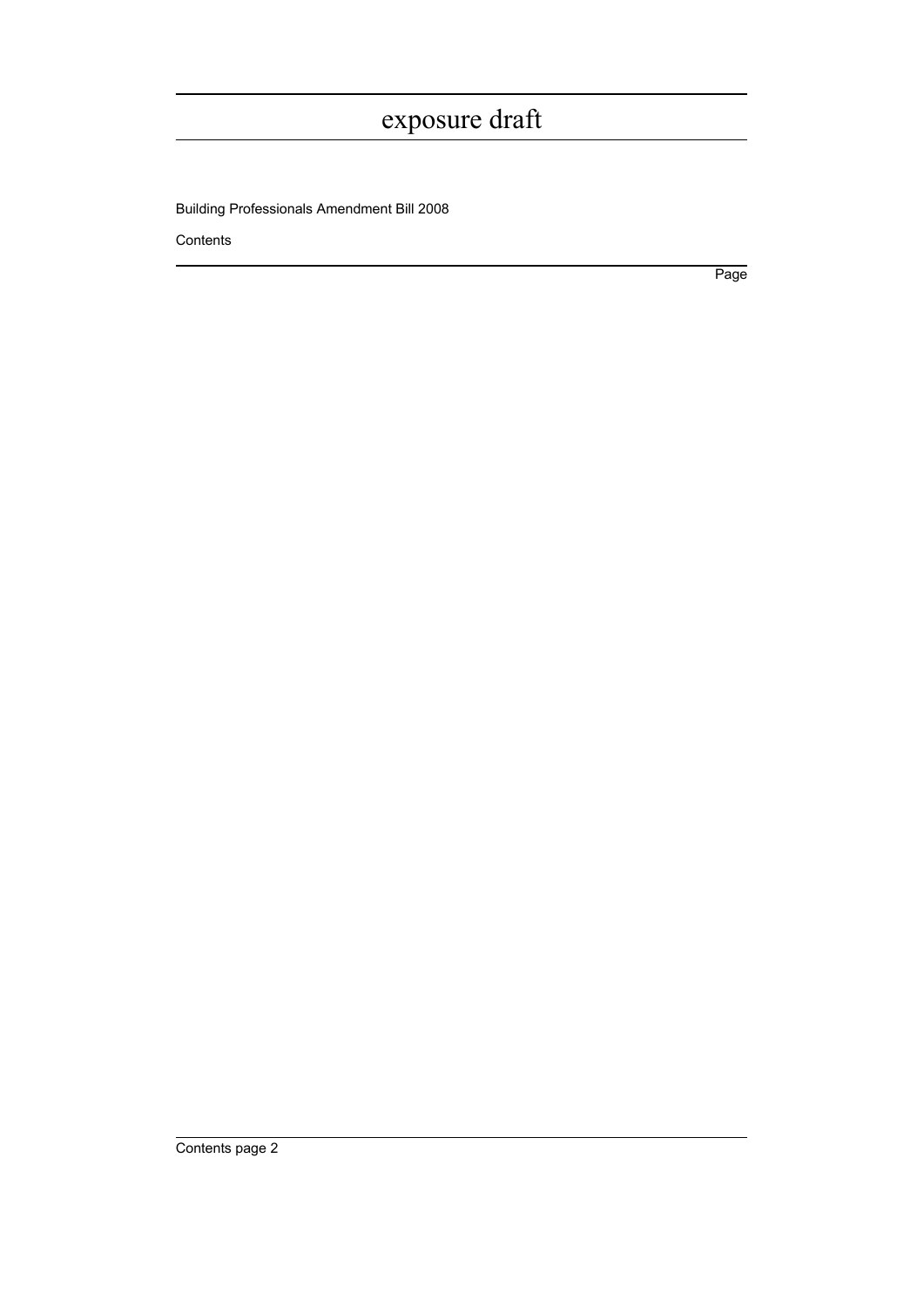

New South Wales

# **Building Professionals Amendment Bill 2008**

No , 2008

### **A Bill for**

An Act to amend the *Building Professionals Act 2005* in relation to the accreditation of building certifiers and other building professionals, the investigation of complaints and the taking of disciplinary action; and for other purposes.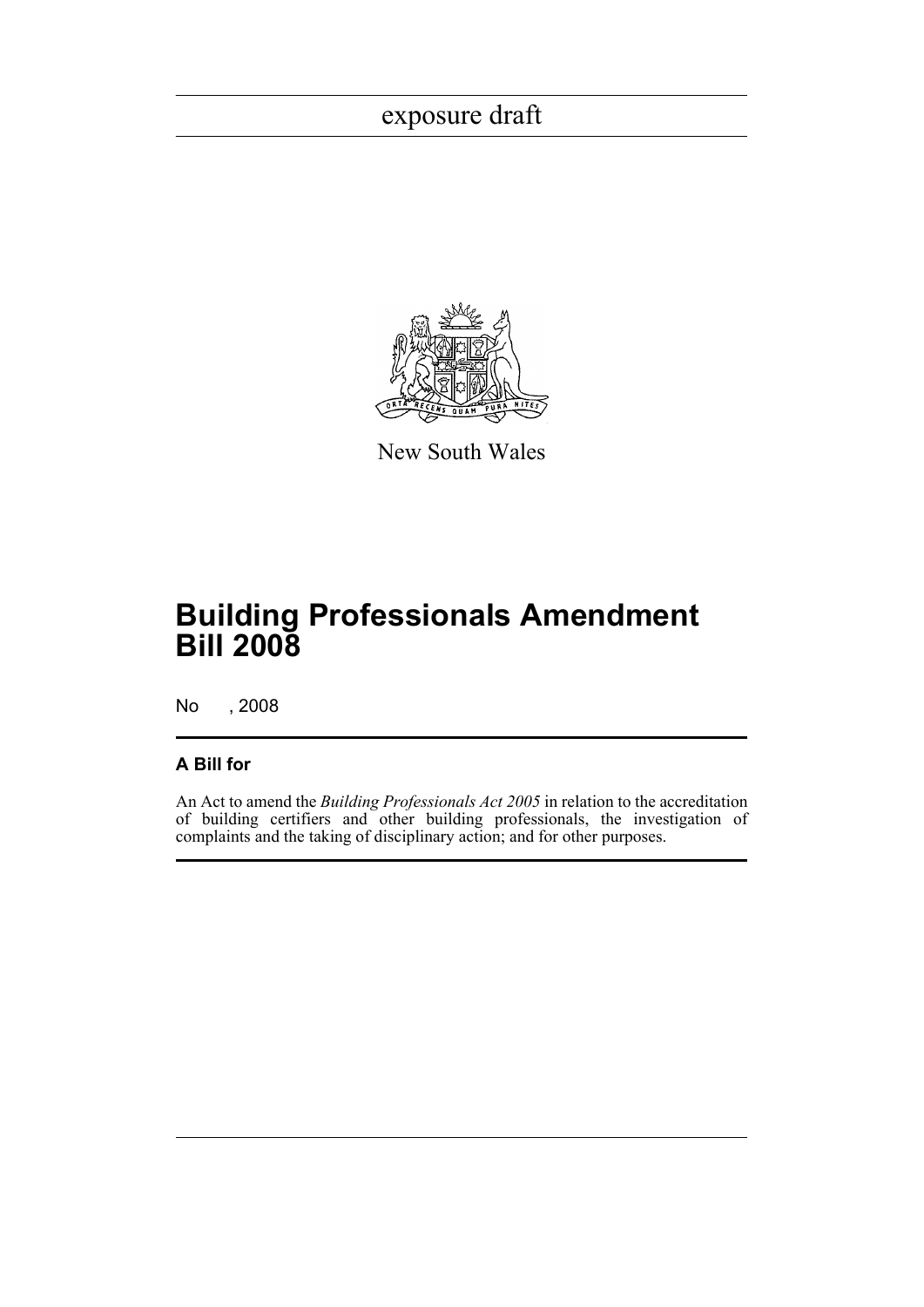Clause 1 Building Professionals Amendment Bill 2008

#### <span id="page-5-0"></span>**The Legislature of New South Wales enacts:**

#### **1 Name of Act**

This Act is the *Building Professionals Amendment Act 2008*.

#### <span id="page-5-1"></span>**2 Commencement**

This Act commences on a day or days to be appointed by proclamation.

#### <span id="page-5-2"></span>**3 Amendment of Building Professionals Act 2005 No 115**

The *Building Professionals Act 2005* is amended as set out in Schedules 1 and 2.

#### <span id="page-5-3"></span>**4 Repeal of Act**

- (1) This Act is repealed on the day following the day on which all of the provisions of this Act have commenced.
- (2) The repeal of this Act does not, because of the operation of section 30 of the *Interpretation Act 1987*, affect any amendment made by this Act.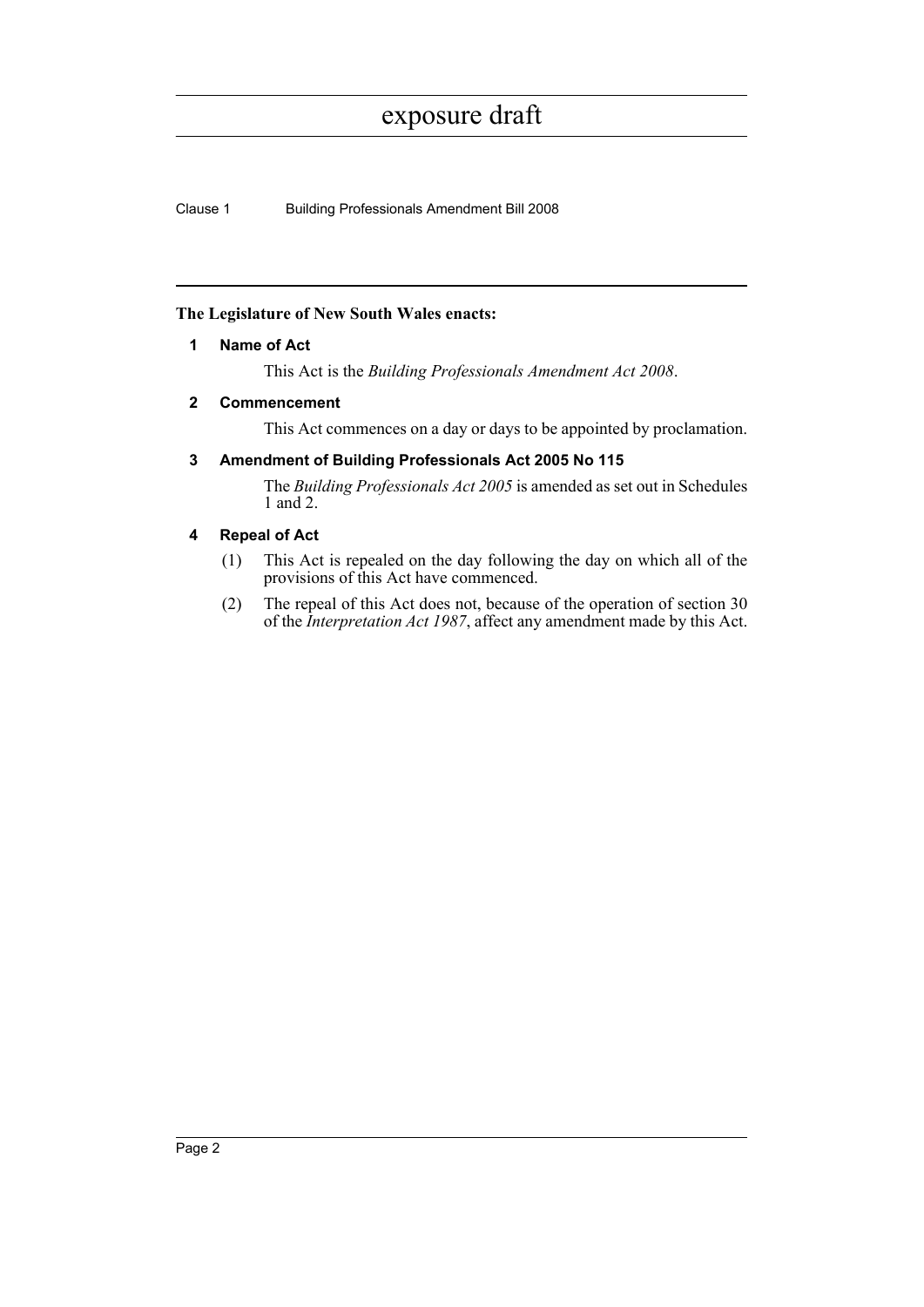Building Professionals Amendment Bill 2008

Principal amendments **Schedule 1** and the set of the set of the Schedule 1 and the Schedule 1

### <span id="page-6-0"></span>**Schedule 1 Principal amendments**

(Section 3)

#### **[1] Section 3 Definitions**

Omit the definitions of *accredited certifier* and *certificate of accreditation* from section 3 (1).

#### **[2] Section 3 (1)**

Insert in alphabetical order:

*accreditation holder* means the holder of a certificate of accreditation.

*accredited body corporate* means a body corporate that holds a certificate of corporate accreditation.

*accredited certifier* means the holder of a certificate of accreditation as an accredited certifier.

*accredited certifier director* means a person who is an accredited certifier and a director of an accredited body corporate.

*building professional* means the holder of a certificate of accreditation as a building professional.

*certificate of accreditation* means a certificate of accreditation issued under this Act and in force.

*certificate of corporate accreditation* means a certificate of accreditation issued to a body corporate.

*certificate of individual accreditation* means a certificate of accreditation issued to an individual.

*certification work* means:

- (a) the determining of an application for any planning certificate, or
- (b) the carrying out of the functions of a principal certifying authority under the *Environmental Planning and Assessment Act 1979*, or
- (c) the carrying out of inspections for the purposes of section 109E  $(3)$   $(d)$  of that Act.

*development certificate* means:

- (a) a Part 4A certificate,
- (b) a complying development certificate,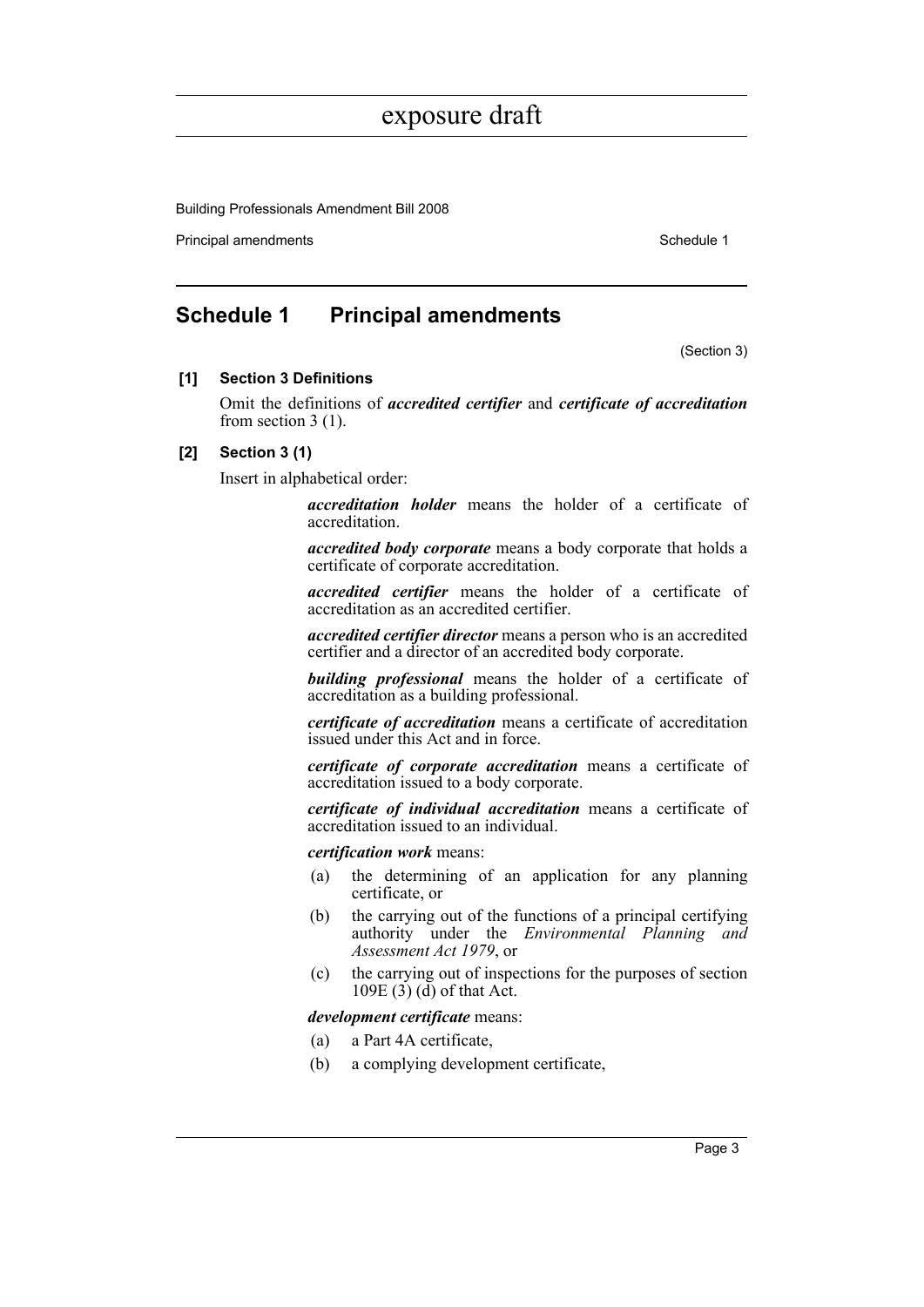Building Professionals Amendment Bill 2008

Schedule 1 Principal amendments

(c) a strata certificate issued under the *Strata Schemes (Freehold Development) Act 1973* or the *Strata Schemes (Leasehold Development) Act 1986*.

*professional misconduct* has the same meaning as in Part 3.

*unsatisfactory professional conduct* has the same meaning as in Part 3.

#### **[3] Section 4 Accreditation scheme**

Insert after section 4 (10):

(11) Different accreditation schemes may be prepared under this section in relation to accredited certifiers or building professionals or different classes of accredited certifiers or building professionals.

#### **[4] Section 5 Applications for accreditation**

Omit "(other than a body corporate)" from section 5 (1).

#### **[5] Section 5 (3)**

Insert "in the case of an applicant who is a natural person," before "that the applicant" in section 5 (3) $\overline{(b)}$ .

#### **[6] Section 5A**

Insert after section 5:

#### **5A Classes of certificate of accreditation**

- (1) The Board may issue the following classes of certificate of accreditation:
	- (a) a certificate of corporate accreditation as an accredited certifier which may only be issued to a body corporate that has at least one director who is an accredited certifier and has as directors or employs at least 2 other persons who are accredited certifiers,
	- (b) a certificate of individual accreditation as an accredited certifier which may only be issued to an individual,
	- (c) a certificate of individual accreditation as a building professional which may only be issued to an individual.
- (2) The regulations may provide that different categories of certificate of individual accreditation may be issued by the Board.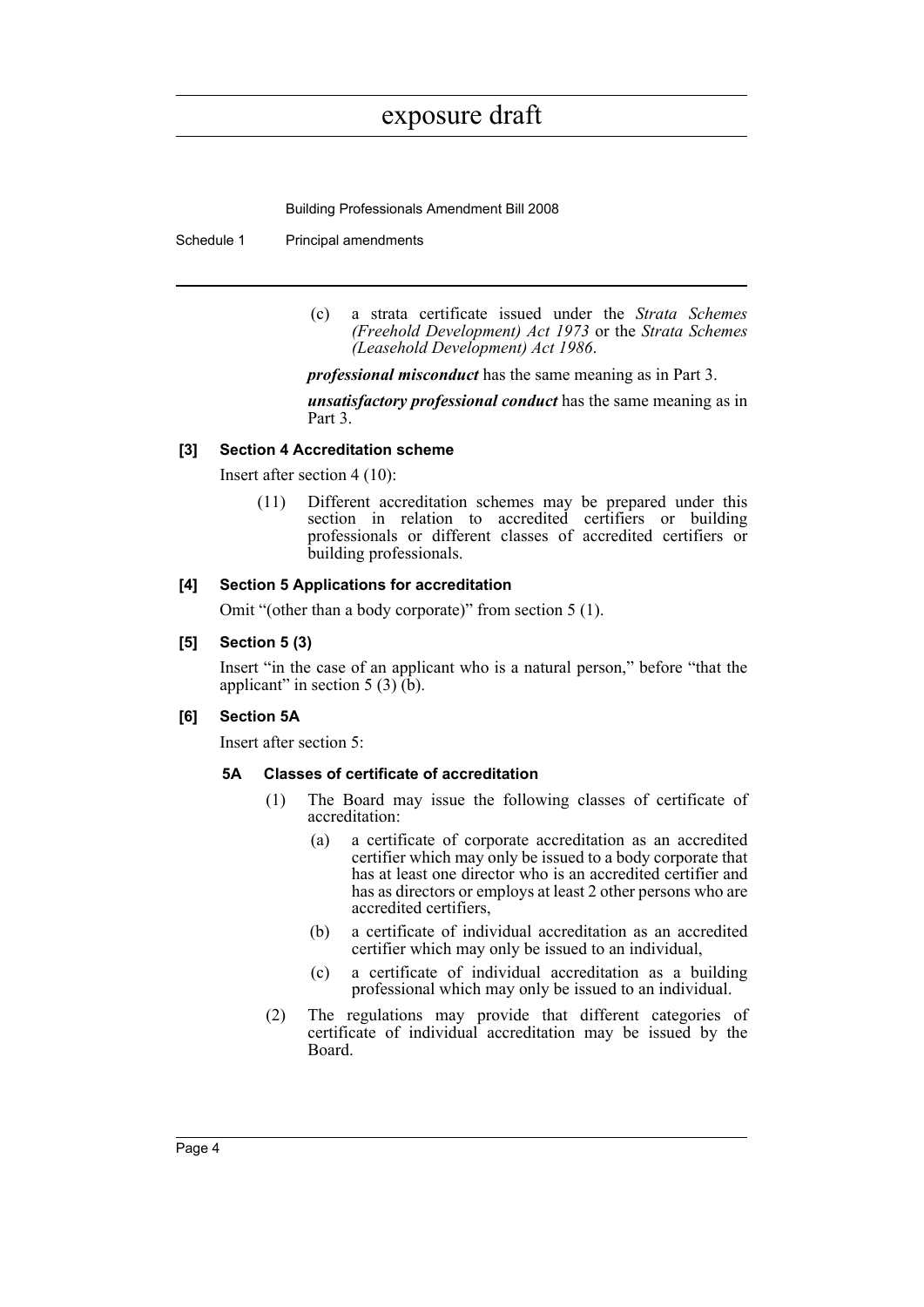Building Professionals Amendment Bill 2008

Principal amendments **Schedule 1** and the set of the set of the Schedule 1 and the Schedule 1

(3) Without limiting subsection (2), the regulations may prescribe one or more categories of accreditation in relation to employees of councils carrying out certification work.

#### **[7] Section 6 Determination of application for accreditation**

Insert "individual" before "accreditation" where firstly occurring in section 6 (2).

#### **[8] Section 6 (9)–(11)**

Insert after section 6 (8):

- (9) Nothing in subsection (8) prevents the Board from determining an application after the expiration of the 60-day period referred to in that subsection.
- (10) A determination pursuant to subsection (9) does not, subject to subsection  $(11)$ , prejudice or affect the continuance or determination of an application for a review made under section 18 in respect of a determination that is taken by subsection (8) to have been made.
- (11) If a determination pursuant to subsection (9) is made by issuing the relevant certificate of accreditation, the Board is entitled, with the consent of the applicant and without prejudice to costs, to have any application for review (being an application made under section 18 in respect of a determination that is taken by subsection (8) to have been made) withdrawn at any time prior to the determination of that application for review.

#### **[9] Section 7 Grounds for refusal of accreditation**

Insert "individual" before "accreditation" where firstly occurring in section 7 (1).

#### **[10] Section 7 (1) (b)**

Omit "as an accredited certifier".

#### **[11] Section 7 (1) (g) and (h)**

Insert ", or a building professional," after "accredited certifier" wherever occurring.

#### **[12] Section 7 (1) (j)**

Omit the paragraph. Insert instead:

(j) if the applicant has represented himself or herself as being an accredited certifier or building professional when the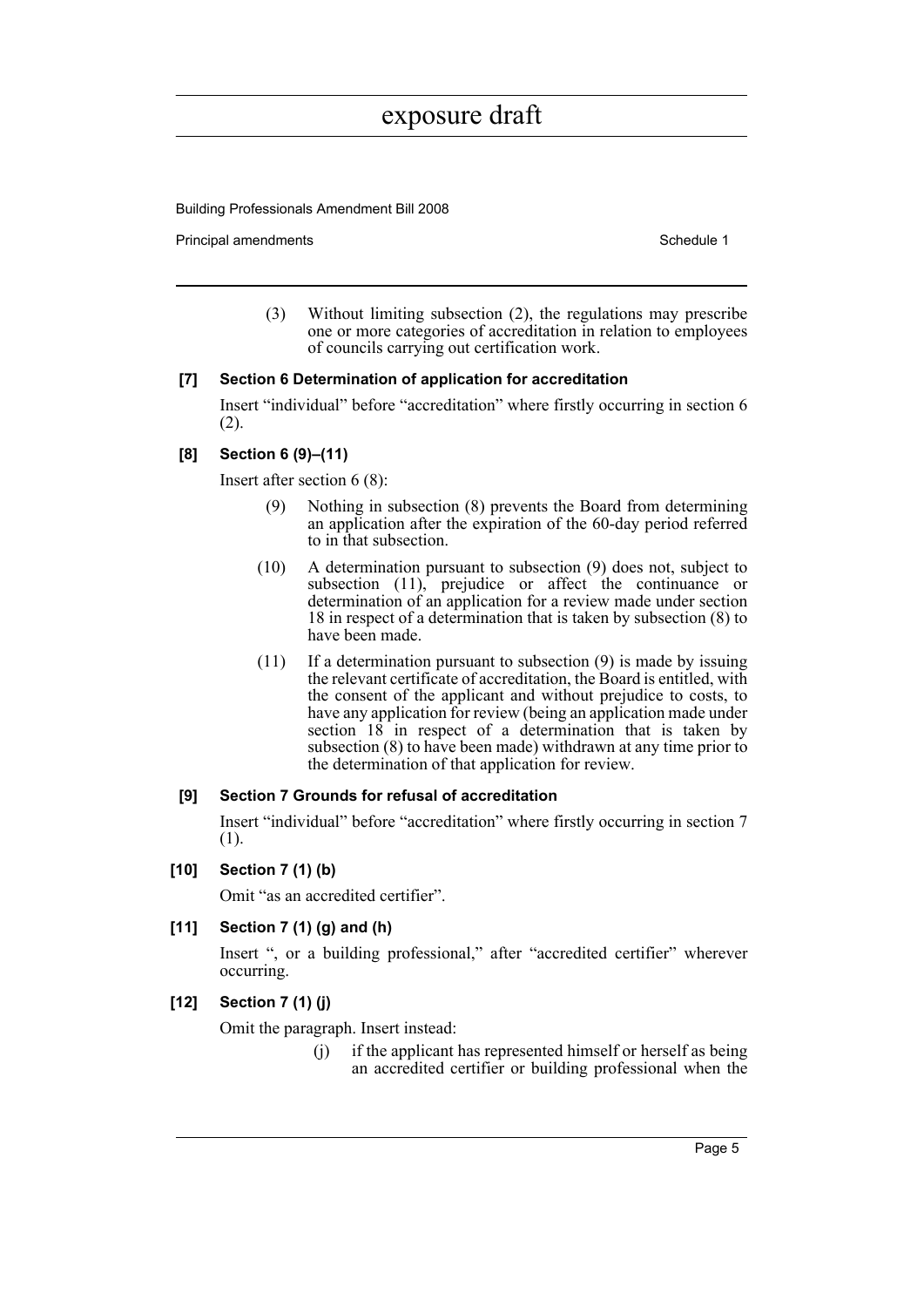Building Professionals Amendment Bill 2008

Schedule 1 Principal amendments

applicant was not an accredited certifier or building professional (as the case may be), or

#### **[13] Section 7 (1A)**

Insert after section 7 (1):

- (1A) The Board may refuse to issue or renew an accredited body corporate's certificate of accreditation:
	- (a) if the body corporate concerned does not have at least one director who is an accredited certifier and does not have as directors or employ at least 2 other persons who are accredited certifiers, or
	- (b) if the body corporate does not comply with a requirement under section  $5(3)(a)$ , or
	- (c) if the Board is not satisfied that the body corporate is covered by the insurance required by Division 2 of Part 6 or can obtain such insurance, or
	- (d) if the Board is not satisfied that a director of, or a person concerned in the management of, the body corporate is a fit and proper person, or
	- (e) if the body corporate's equivalent authorisation has been suspended or cancelled (otherwise than at its request) under the law of another jurisdiction, or
	- (f) if the body corporate or a director of, or a person concerned in the management of, the body corporate has contravened a law (whether or not a New South Wales law, and whether or not the contravention is an offence) that relates to the functions or obligations of a person as an accredited certifier or the holder of an equivalent authorisation or involves fraud or dishonesty, or
	- (g) if the body corporate or a director of, or a person concerned in the management of, the body corporate has failed to comply with a statutory or other duty, or a contractual obligation, imposed on the body corporate, director or person by or in accordance with a law (whether or not a New South Wales law) that relates to the functions or obligations of a person as an accredited certifier or the holder of an equivalent authorisation, or
	- (h) if a director of, or a person concerned in the management of, the body corporate is an undischarged bankrupt, or
	- (i) if the body corporate is the subject of a winding up order or a controller or administrator has been appointed in respect of it, or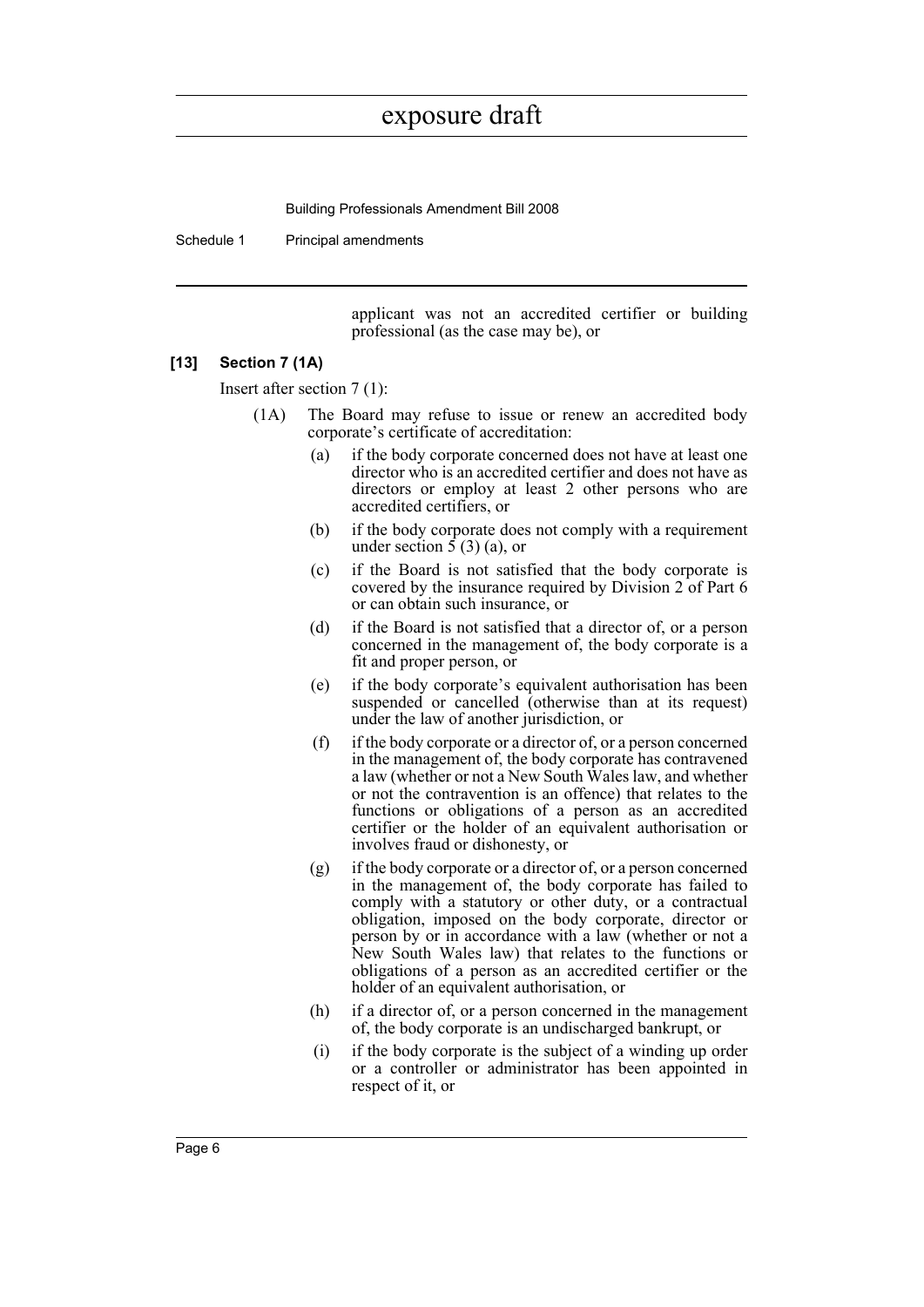Building Professionals Amendment Bill 2008

Principal amendments **Schedule 1** and the set of the set of the Schedule 1 and the Schedule 1

- (j) if the body corporate has represented itself as being an accredited certifier when it was not an accredited certifier, or
- (k) if the applicant has contravened any code of conduct in the accreditation scheme, or
- (l) for such other reasons as may be prescribed by the regulations.

#### **[14] Section 8 Suspension or cancellation of accreditation**

Omit "as an accredited certifier" from section 8 (1).

#### **[15] Section 8 (1) (a)**

Insert "in the case of a certificate of individual accreditation," before "the person".

#### **[16] Section 8 (2)**

Omit "certificate of accreditation as an accredited certifier".

Insert instead "certificate of individual accreditation".

#### **[17] Section 8 (2) (g)**

Insert at the end of section 8 (2) (f):

, or

(g) the Board is of the opinion that the person is not a fit and proper person to hold a certificate of accreditation.

#### **[18] Section 8 (2A)**

Insert after section 8 (2):

- (2A) The Board may suspend or cancel an accredited body corporate's certificate of accreditation if:
	- (a) the body corporate has been issued a certificate of accreditation on the basis of a misrepresentation made by the body corporate, or a person concerned in the management of the body corporate, whether or not made knowingly, or
	- (b) the body corporate does not have at least one director who is an accredited certifier or does not have as directors or employ at least 2 other persons who are accredited certifiers, or
	- (c) the Board is satisfied that the body corporate is not covered by the insurance required by Division 2 of Part 6, or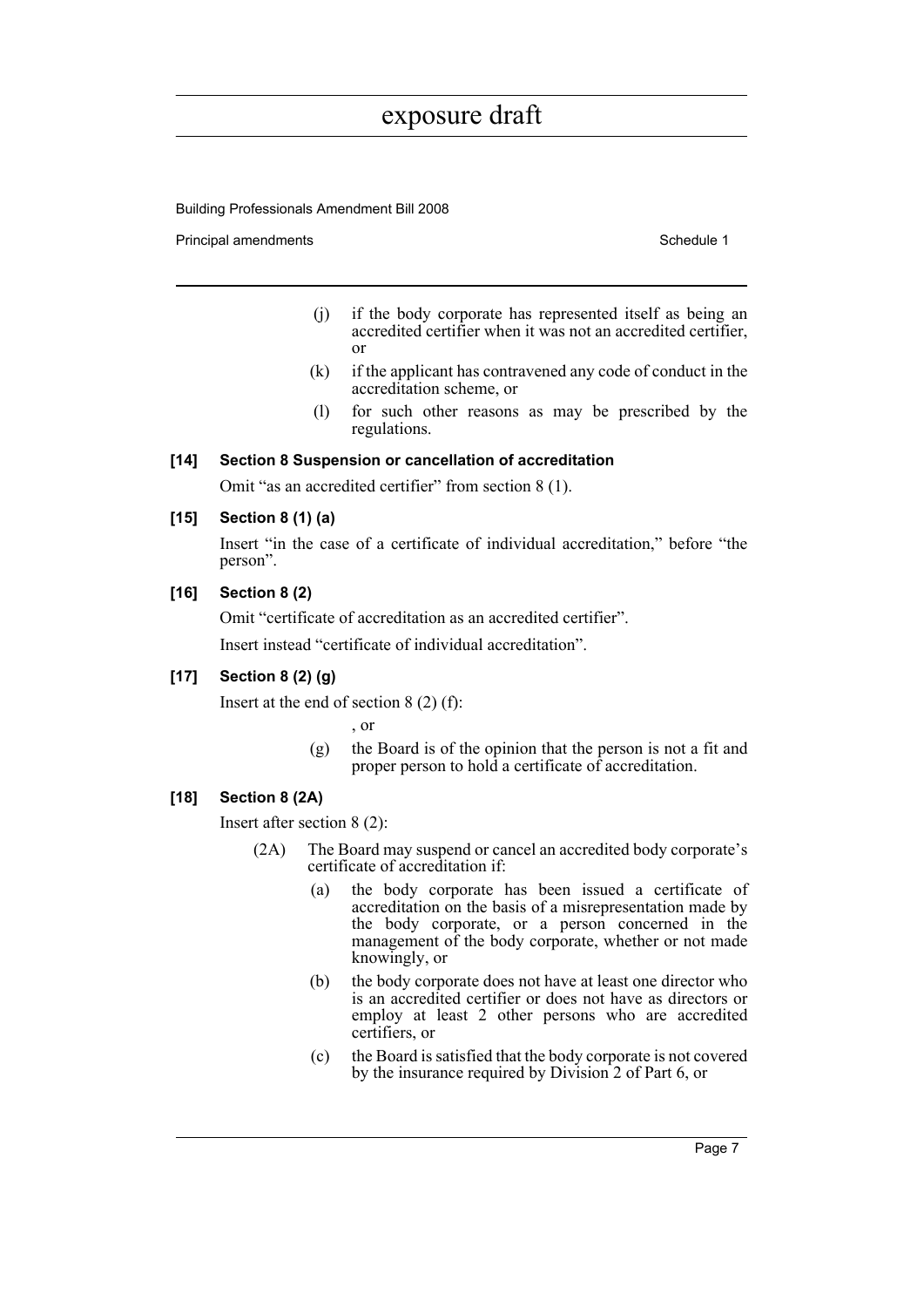Building Professionals Amendment Bill 2008

Schedule 1 Principal amendments

- (d) the body corporate's equivalent authorisation has been suspended or cancelled (otherwise than at its request) under the law of another jurisdiction, or
- (e) the Board is of the opinion that a person concerned in the management of the body corporate is not a fit and proper person, or
- (f) a director of, or a person concerned in the management of, the body corporate is an undischarged bankrupt, or
- (g) a disciplinary finding under Part 3 has been made against an accredited certifier director of the body corporate, or
- (h) the body corporate is the subject of a winding up order or a controller or administrator has been appointed in respect of it, or
- (i) the body corporate has failed to comply with an order of the Board under section 31.

#### **[19] Section 8 (4)**

Omit "(2) (c)–(f)". Insert instead "(2) (c)–(g) or  $(2A)$  (d)–(i)".

#### **[20] Section 11 Register**

Omit "category" from section 11 (2) (C).

Insert instead "class and, if applicable, category".

#### **[21] Section 12 Suspension of accreditation or imposition of conditions to protect the public**

Omit section 12 (1). Insert instead:

- (1) The Board may take action under this section if satisfied that:
	- (a) the taking of the action is necessary to protect the safety or property of any person, or
	- (b) an accreditation holder has persistently contravened the provisions of this Act or the *Environmental Planning and Assessment Act 1979* or the regulations under those Acts and is likely to continue to do so.
- (1A) The Board may do either or both of the following:
	- (a) by order suspend the certificate of accreditation of an accredited certifier for such period (not exceeding 8 weeks) as is specified in the order,
	- (b) by order impose on a certificate of accreditation such conditions as the Board considers appropriate.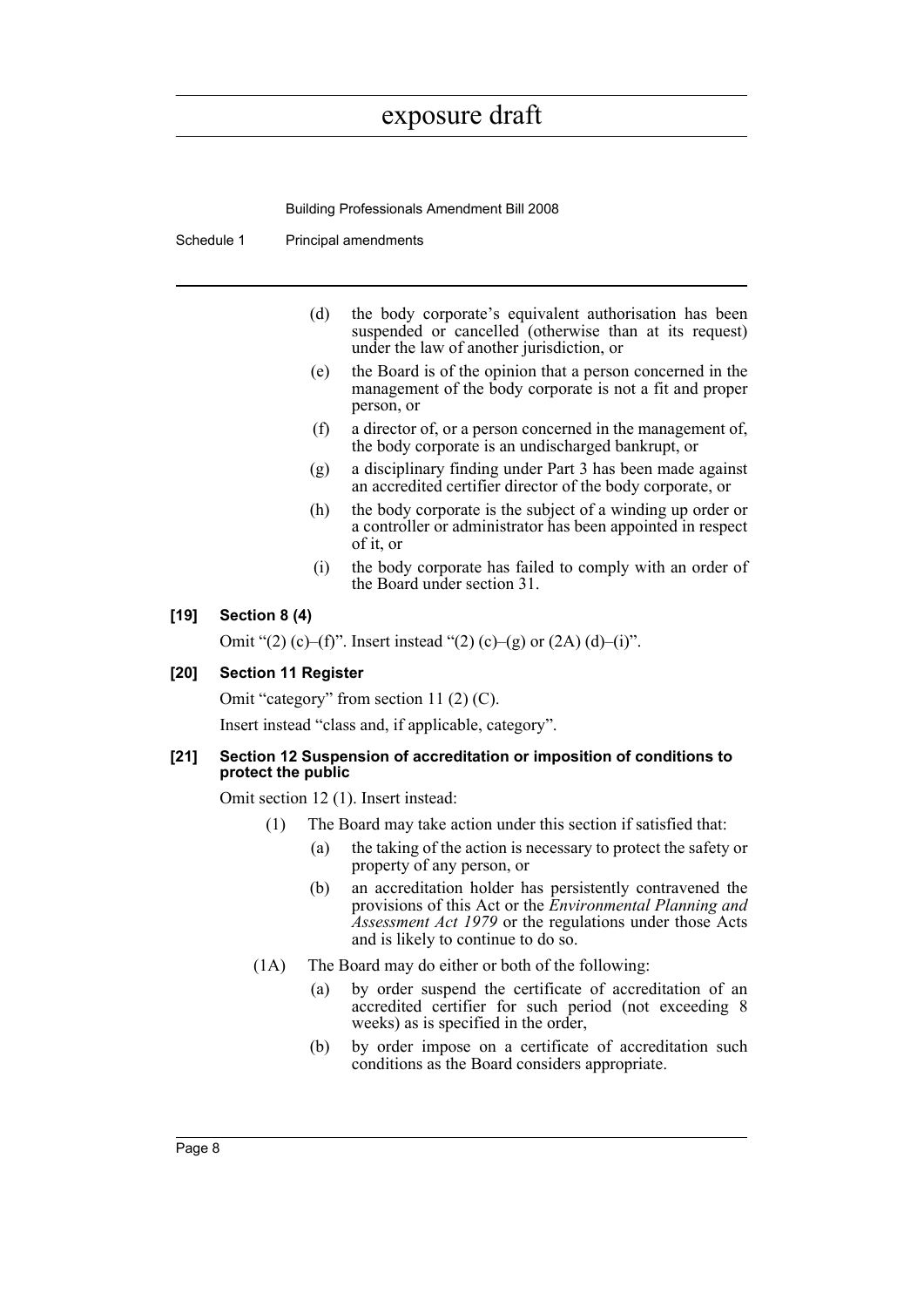Building Professionals Amendment Bill 2008

Principal amendments **Schedule 1** and the set of the set of the Schedule 1 and the Schedule 1

#### **[22] Section 15**

Omit the section. Insert instead:

#### **15 Extension of suspension**

A period of suspension imposed by the Board under this Division may be extended, from time to time, by the Board by order for a further period or further periods, each of not more than 8 weeks, but only if the complaint about the accreditation holder has not been disposed of.

#### **[23] Section 21 Procedure for making a complaint**

Omit "if further particulars are not" in section 21 (4).

Insert instead "until further particulars are".

#### **[24] Section 21 (5)**

Omit the subsection. Insert instead:

- (5) Unless the Board has decided to take no action in relation to the complaint, the Board:
	- (a) must, within 28 days after receiving the complaint or, if the Board has requested further particulars under subsection (3), within 28 days of receiving the requested particulars:
		- (i) inform the accreditation holder of the nature of the complaint, and
		- (ii) by notice, invite the accreditation holder to make, within such time (being at least 7 days) as the Board specifies in the notice, such submissions in writing to the Board with respect to the complaint as he or she thinks fit, and
	- (b) may exercise any function under section 48 in relation to the accreditation holder.

#### **[25] Section 22**

Omit the section. Insert instead:

#### **22 Board may decide to take no action in relation to complaint**

- (1) At any time after receiving a complaint, the Board may decide to take no further action in relation to the complaint.
- (2) If the Board decides to take no further action in relation to a complaint, the Board is to notify the complainant and the accreditation holder concerned of its decision and is to give them written reasons of its decision.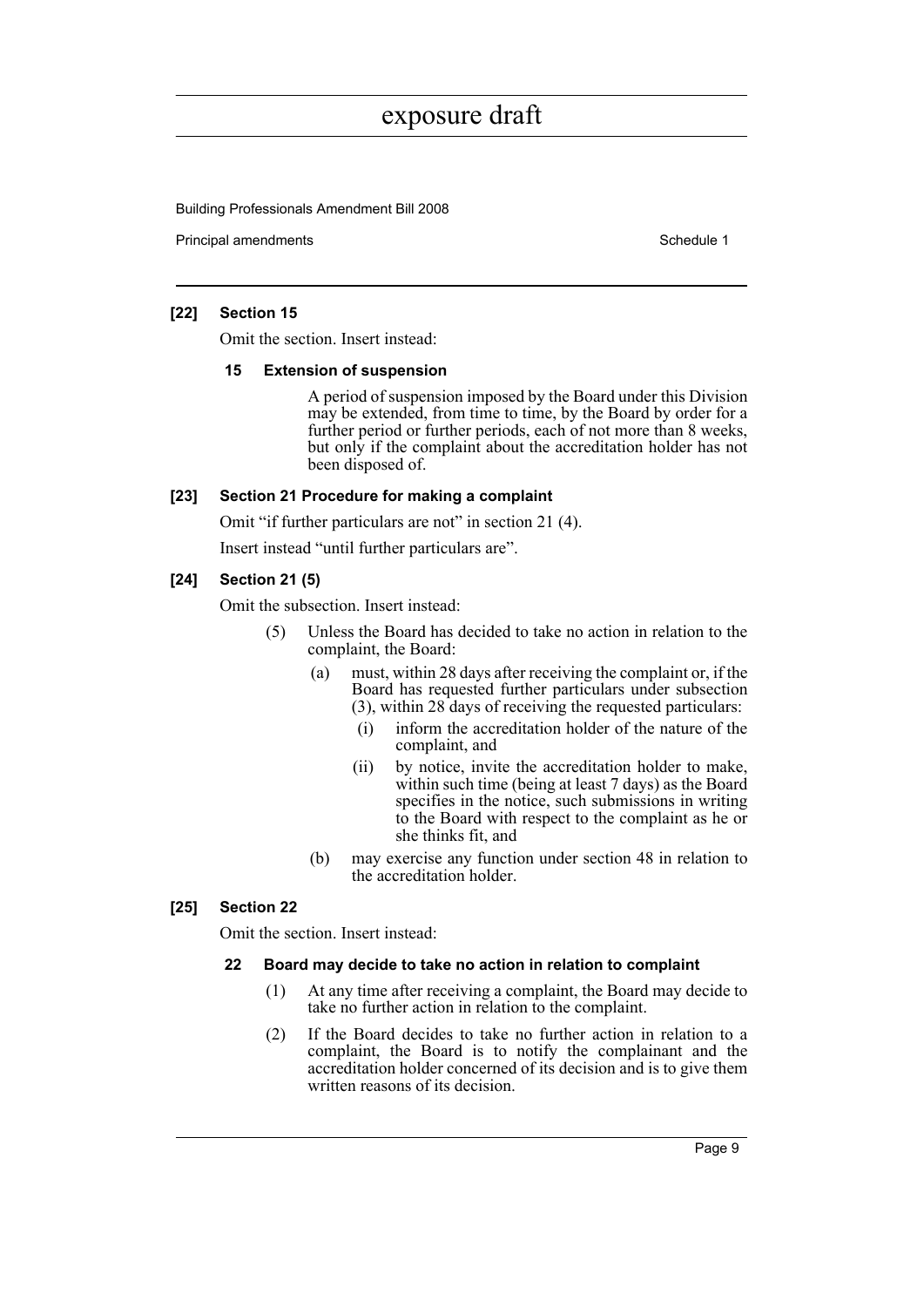Building Professionals Amendment Bill 2008

Schedule 1 Principal amendments

#### **[26] Section 29**

Omit the section. Insert instead:

#### **29 Report of investigation to be given to accreditation holder**

- (1) An authorised officer of the Board investigating a complaint is to prepare a written report on the results of the investigation.
- (2) The report may contain a recommendation of the authorised officer who prepared it that the Board give consideration to taking certain action in respect of the accreditation holder concerned.
- (3) An authorised officer is to give a copy of the report to the accreditation holder who is the subject of the complaint with a notice that states that the accreditation holder may make written submissions to the Board within 21 days after the date of the notice.
- (4) After the 21-day period for making submissions has expired, an authorised officer is to give to the Board a copy of the report and any submissions received within that period.
- (5) The Board must take those submissions into account when considering the report.
- (6) If the Board requires an authorised officer to undertake further investigation of a complaint after the furnishing of a report under this section, this section applies to that further investigation.

**Note.** An example of when section 29 (6) would operate is if the Board adjourned a meeting at which a complaint was being considered to enable further investigation of the complaint to be carried out. (See section 30 (3) (b)).

#### **[27] Section 31 Decision after investigation of complaint**

Insert "or professional misconduct" after "unsatisfactory professional conduct" in section 31 (2).

#### **[28] Section 31 (3)**

Omit the subsection.

#### **[29] Section 31 (4)**

Omit the subsection. Insert instead:

- (4) If the Board is satisfied that the accreditation holder is guilty of unsatisfactory professional conduct or professional misconduct, the Board may take any one or more of the following actions:
	- (a) caution or reprimand the accreditation holder,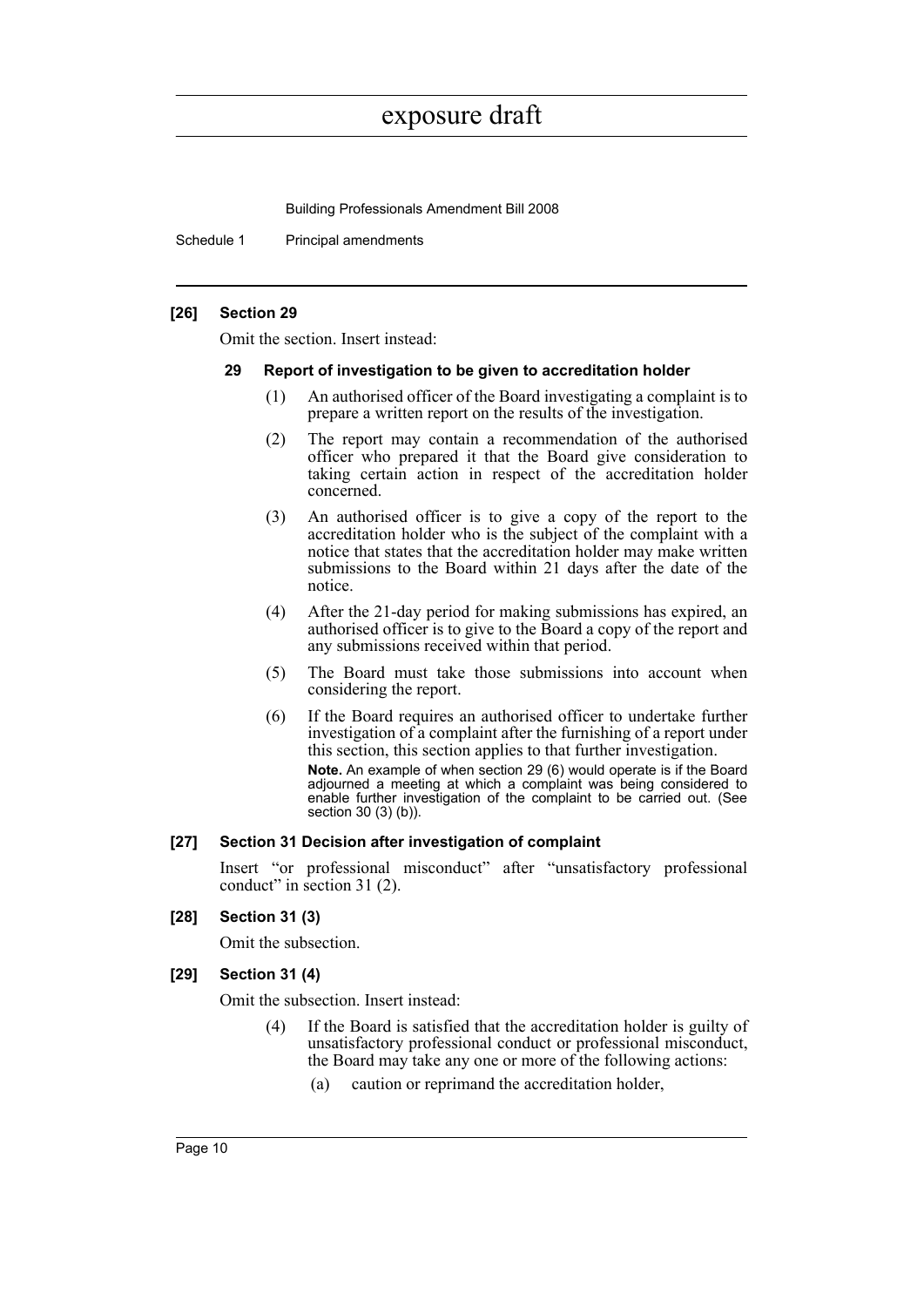Building Professionals Amendment Bill 2008

Principal amendments **Schedule 1** and the set of the set of the Schedule 1 and the Schedule 1

- (b) by order impose such conditions as it considers appropriate on the accreditation holder's certificate of accreditation,
- (c) order that the accreditation holder complete such educational courses as are specified by the Board,
- (d) in the case of an accredited body corporate, order that an accredited certifier who is a director or employee of the body corporate complete such educational courses as are specified by the Board within the time specified by the Board,
- (e) order that the accreditation holder report on his, her or its practice as an accredited certifier or building professional at the times, in the manner and to the persons specified by the Board,
- (f) order the accreditation holder to pay to the Board a fine of an amount, not exceeding 1,000 penalty units, specified in the order,
- (g) order the accreditation holder to pay to the complainant such amount (not exceeding \$20,000) as the Board considers appropriate by way of compensation for any damage suffered by the complainant as a result of the unsatisfactory professional conduct or professional misconduct,
- (h) suspend the accreditation holder's certificate of accreditation for such period as the Board thinks fit,
- (i) cancel the accreditation holder's certificate of accreditation,
- (j) disqualify the accreditation holder from being an accredited certifier director of, or otherwise being involved in the management of, a body corporate or a specified body corporate for such period (including the period of his or her lifetime) as may be specified by the Board,
- (k) in the case of an accredited body corporate, disqualify an accredited certifier director of the body corporate from being an accredited certifier director of, or otherwise involved in the management of, the body corporate for such period (including the period of his or her lifetime) as may be specified by the Board, but only during any period when the body corporate holds a certificate of corporate accreditation,
- (l) order that the accreditation holder cannot re-apply for a certificate of accreditation within such period (including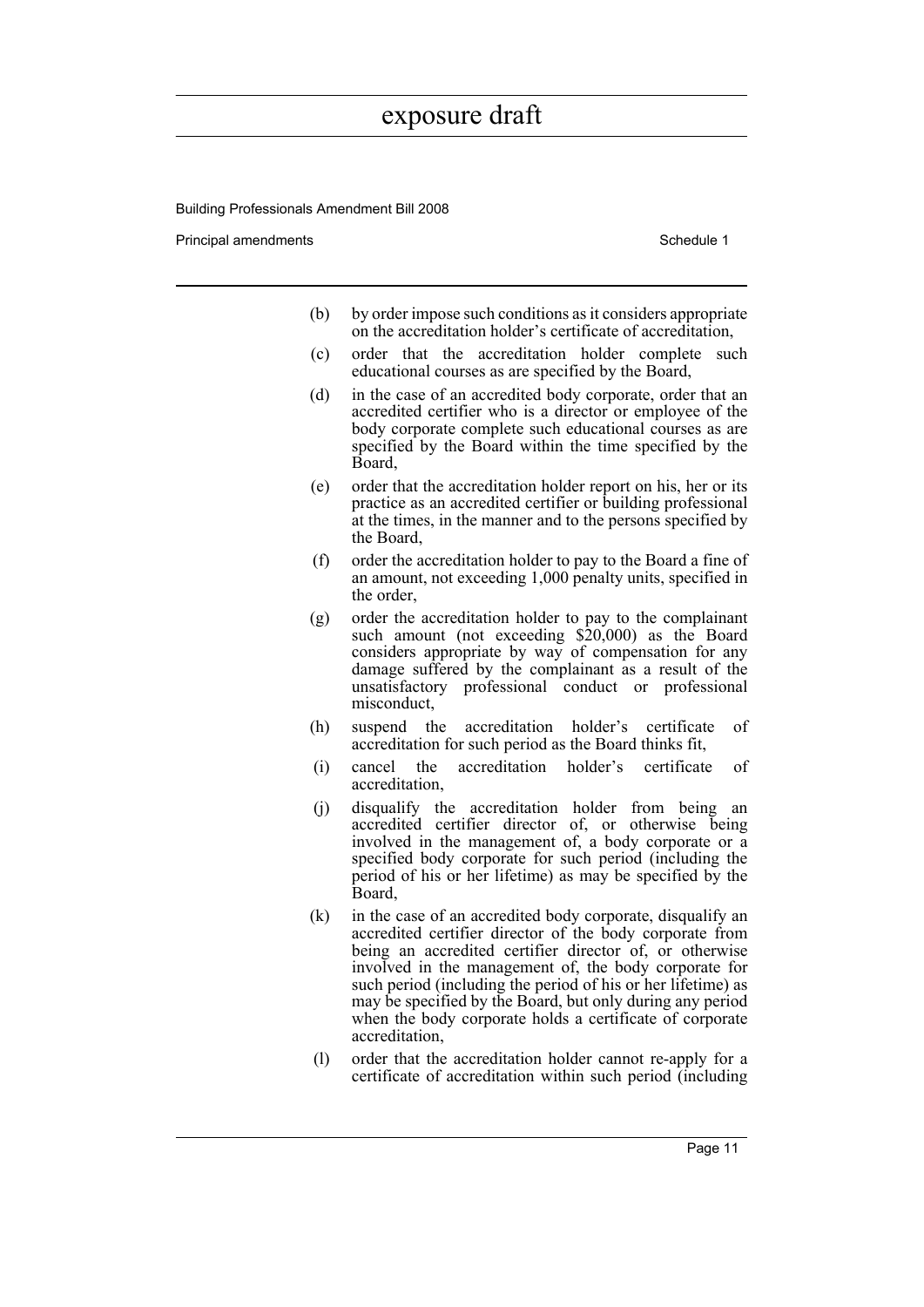Building Professionals Amendment Bill 2008

Schedule 1 Principal amendments

the period of his or her lifetime) as may be specified by the Board,

(m) order that no further action is to be taken by the Board in relation to the complaint if satisfied that the accreditation holder is generally competent and diligent and that no other material complaints (whether or not the subject of a disciplinary finding) have been made against the accreditation holder.

#### **[30] Section 33 Person may apply to Tribunal for review of disciplinary finding of Board**

Insert ", but only if the action taken is of a kind prescribed by the regulations" after "section 31 (4)".

#### **[31] Section 34 Tribunal may make certain disciplinary findings**

Omit section 34 (2). Insert instead:

- (2) If the Tribunal finds that the accreditation holder is guilty of unsatisfactory professional conduct or professional misconduct, the Tribunal may take any one or more of the following actions:
	- (a) caution or reprimand the accreditation holder,
	- (b) direct that such conditions as it considers appropriate be imposed on the accreditation holder's certificate of accreditation,
	- (c) order that the accreditation holder complete such educational courses as are specified by the Tribunal,
	- (d) in the case of an accredited body corporate, order that an accredited certifier who is a director or employee of the body corporate complete such educational courses as are specified by the Tribunal within the time specified by the Tribunal,
	- (e) order that the accreditation holder report on his, her or its practice as an accredited certifier or building professional at the times, in the manner and to the persons specified by the Tribunal,
	- (f) order the accreditation holder to pay to the Tribunal a fine of an amount, not exceeding 1,000 penalty units, specified in the order,
	- (g) order the accreditation holder to pay to the complainant such amount (not exceeding  $$20,000$ ) as the Tribunal considers appropriate by way of compensation for any damage suffered by the complainant as a result of the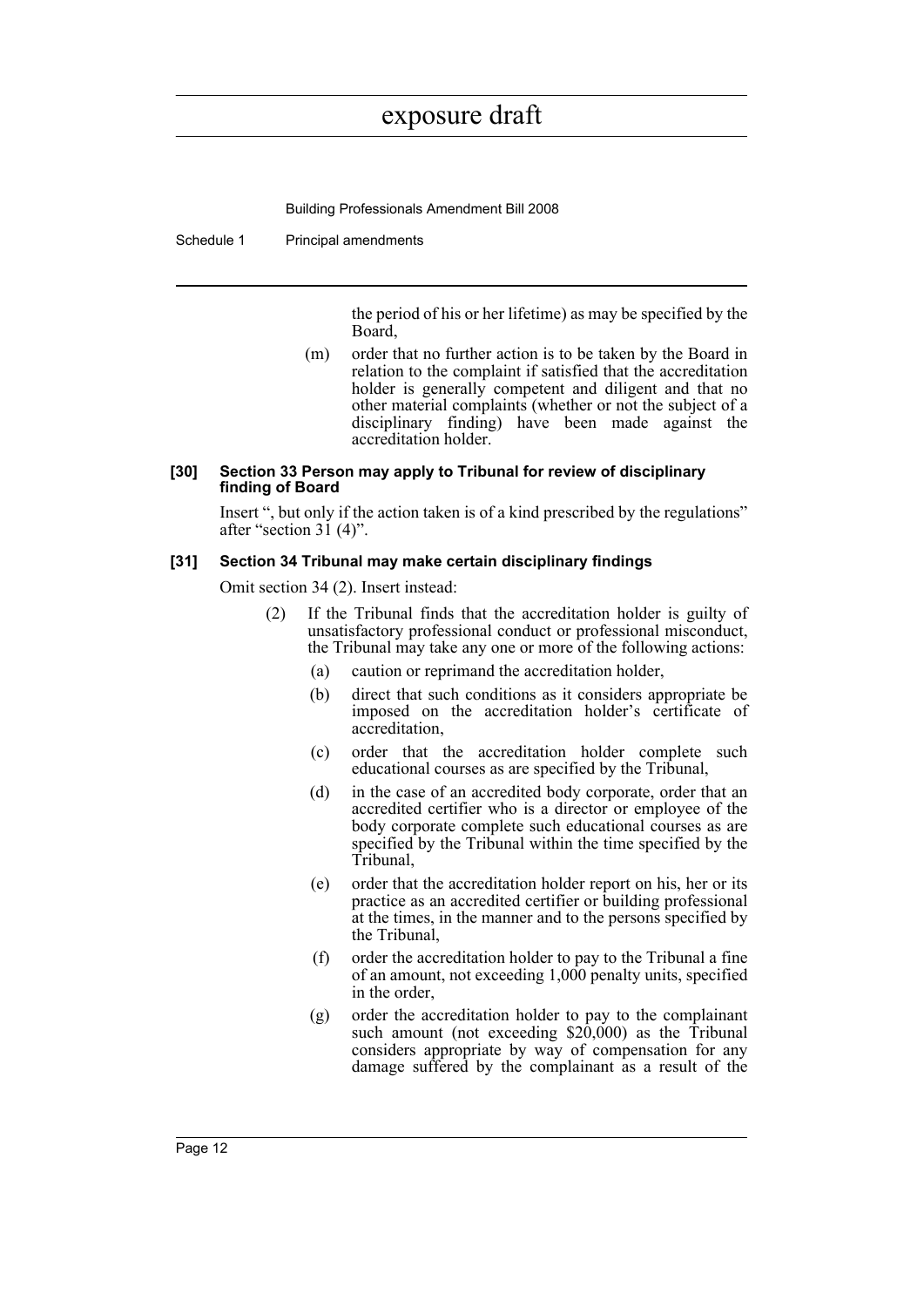Building Professionals Amendment Bill 2008

Principal amendments **Schedule 1** and the set of the set of the Schedule 1 and the Schedule 1

unsatisfactory professional conduct or professional misconduct,

- (h) suspend the accreditation holder's certificate of accreditation for such period as the Tribunal thinks fit,
- (i) cancel the accreditation holder's certificate of accreditation,
- (j) disqualify the accreditation holder from being an accredited certifier director of, or otherwise being involved in the management of, a body corporate or a specified body corporate for such period (including the period of his or her lifetime) as may be specified by the Board,
- (k) in the case of an accredited body corporate, disqualify an accredited certifier who is a director of the body corporate from being involved in the management of the body corporate for such period (including the period of his or her lifetime) as may be specified by the Tribunal, but only during any period when the body corporate holds a certificate of corporate accreditation,
- (l) order that the accreditation holder cannot re-apply for a certificate of accreditation within such period (including the period of his or her lifetime) as may be specified by the Tribunal.

#### **[32] Section 36**

Omit the section. Insert instead:

#### **36 Appeals to Appeal Panel against action taken by Tribunal**

A decision or finding made, or action taken, by the Tribunal under this Division may be appealed to an Appeal Panel of the Tribunal under Part 1 of Chapter 7 of the *Administrative Decisions Tribunal Act 1997* by a party to the proceedings in which the decision or finding was made or action taken.

#### **[33] Section 45 Investigation of councils acting as certifying authorities**

Omit section 45 (1) and (2). Insert instead:

- (1) The Board may appoint one or more authorised officers to investigate the work and activities of a council in its capacity as a certifying authority.
- (1A) The Board may make a decision to undertake an investigation under this section on its own motion or following a complaint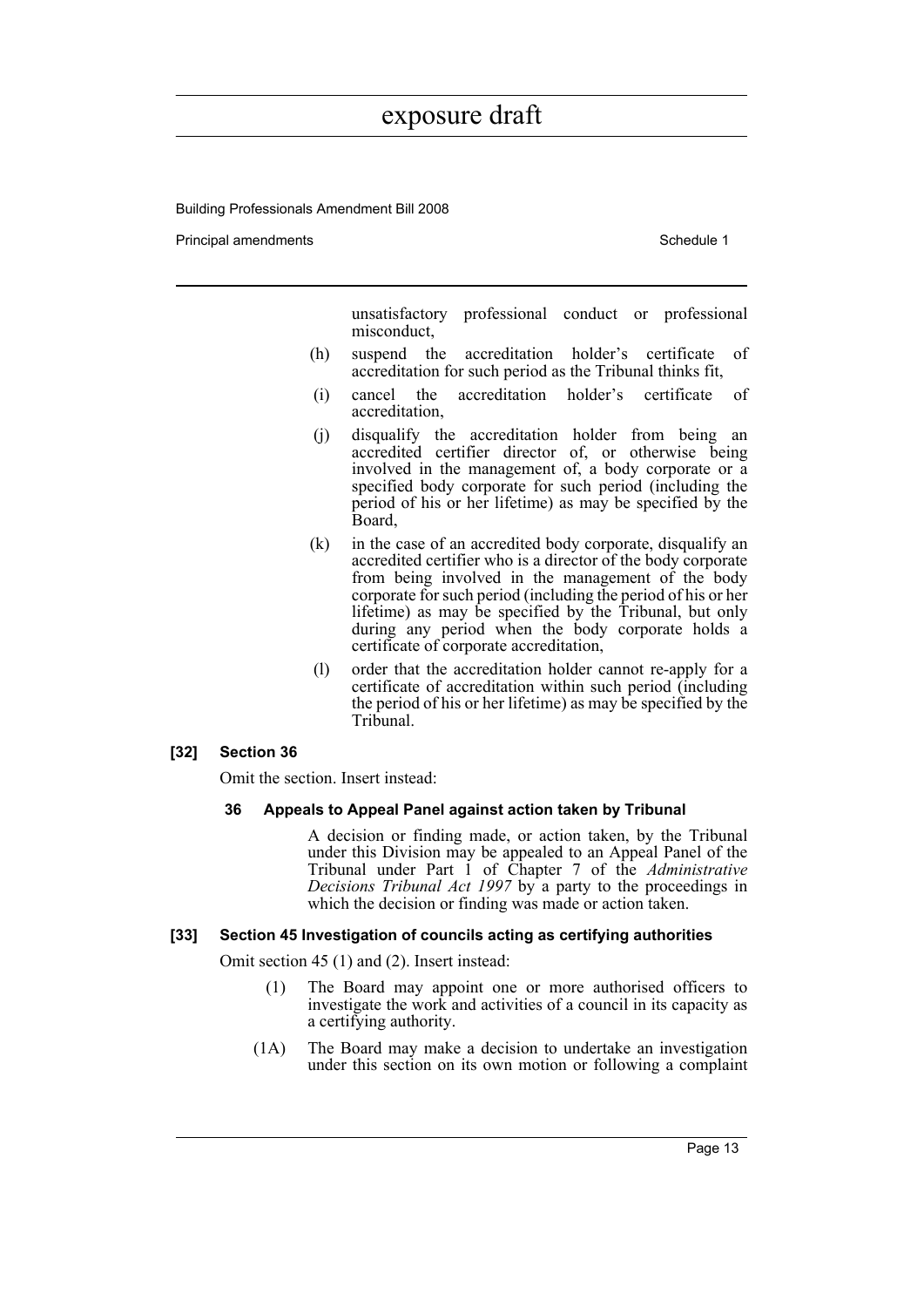Building Professionals Amendment Bill 2008

Schedule 1 Principal amendments

relating to the council concerned in its capacity as a certifying authority.

(2) An authorised officer carrying out such an investigation must report to the Board on its results.

#### **[34] Section 45 (10) and (11)**

Insert after section 45 (9):

- (10) If satisfied, as a result of an investigation under this section, that an accreditation holder is or may be guilty of unsatisfactory professional conduct or professional misconduct within the meaning of Part 3, the Board may take any action under Part 3 in relation to any matter arising from the report that it could take in relation to a complaint, including applying to the Tribunal for a disciplinary finding in accordance with section 31.
- (11) The Tribunal may take any action under Division 5 of Part 3 in relation to a matter arising from the report that is referred to the Tribunal by the Board that it could take in relation to a complaint.

#### **[35] Section 46 Investigation of accredited certifiers and building professionals**

Omit section 46 (1) and (2). Insert instead:

- (1) The Board may appoint one or more authorised officers to investigate the work and activities of:
	- (a) an accredited certifier in his, her or its capacity as a certifying authority, or
	- (b) an accredited certifier director, or
	- (c) a building professional.
- (2) An authorised officer carrying out such an investigation must report to the Board on its results.

#### **[36] Section 48 Powers of Board or authorised officer to obtain evidence**

Insert ", or for any purposes in connection with proceedings before the Tribunal on an application or referral under this Act" after "Part 3 or 4" in section 48 (1).

#### **[37] Section 60**

Omit the section. Insert instead: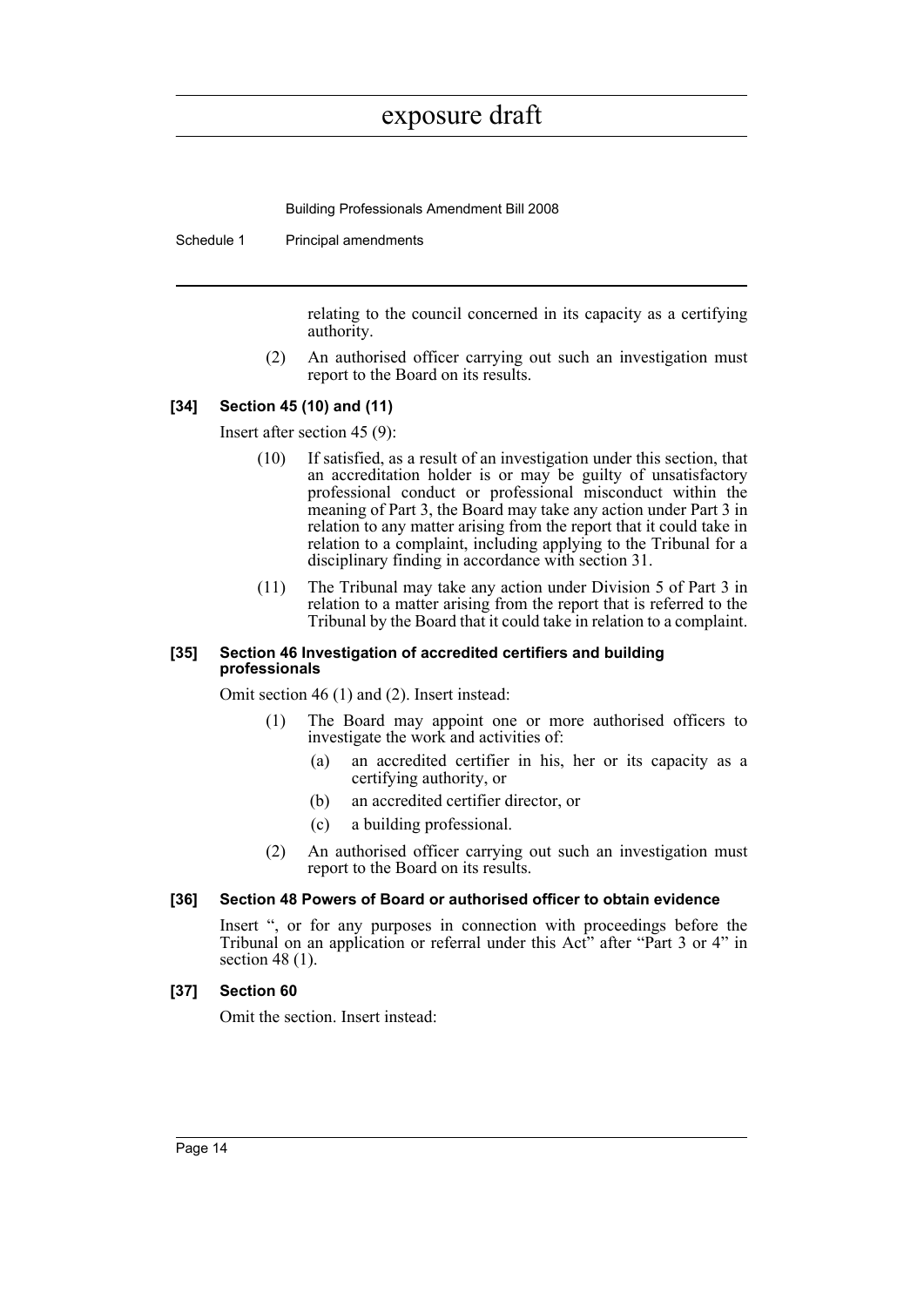Building Professionals Amendment Bill 2008

Principal amendments **Schedule 1** and the set of the set of the Schedule 1 and the Schedule 1

#### **60 Record keeping by accredited certifiers**

(1) An accredited certifier must, in accordance with the regulations, cause such documents and records to be kept as are prescribed by the regulations.

Maximum penalty: 50 penalty units.

- (2) If the Board requests, by notice in writing served on an accredited certifier, that the accredited certifier provide a copy to the Board of any document or record required to be kept under subsection (1):
	- (a) the accredited certifier must provide a copy of the document or record to the Board within the time specified in the notice, and
	- (b) the accredited certifier must verify any such document or record in the manner, if any, specified in the notice.

Maximum penalty: 50 penalty units.

(3) Without limiting subsection (2), a notice may specify that a document or record is to be verified by statutory declaration.

#### **[38] Section 61 Board to be notified of certain events**

Insert after section 61 (3):

- (4) An accredited body corporate must notify the Board in writing of each of the following events within 7 days after becoming aware of the event:
	- (a) if the body corporate ceases to have at least one director who is an accredited certifier,
	- (b) if the body corporate ceases to have as directors or employ at least 2 other persons who are accredited certifiers.

Maximum penalty: 50 penalty units.

#### **[39] Section 66 Conflicts of interest**

Omit section 66 (3). Insert instead:

(3) Subsection (1) does not make it an offence for an accredited certifier employed or engaged by a council to issue a Part 4A certificate or complying development certificate on behalf of the council in relation to development that is to be carried out in the area of the council.

#### **[40] Section 66 (5) and (6)**

Insert after section 66 (4):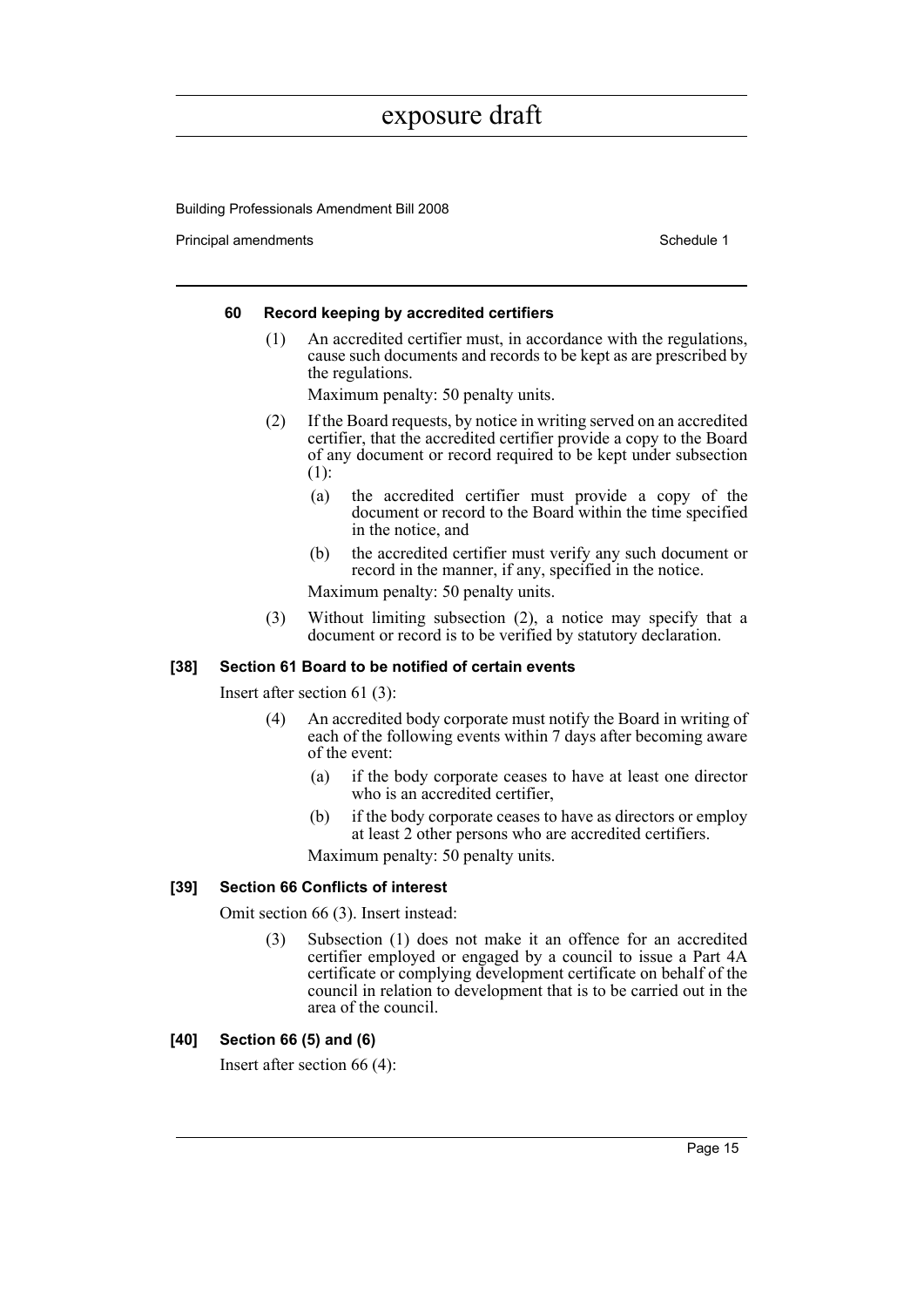Building Professionals Amendment Bill 2008

- Schedule 1 Principal amendments
	- (5) Subsection (1) extends to prohibiting an accredited certifier who is a director of or employed by an accredited body corporate from issuing a Part 4A certificate or complying development certificate in circumstances where the body corporate, or another accredited certifier who is a director or employee of the body corporate, would be prohibited from issuing the certificate under that subsection.
	- (6) If a director or employee of an accredited body corporate contravenes subsection (1), the body corporate is taken to have also contravened that subsection.

#### **[41] Sections 66A and 66B**

Insert after section 66:

#### **66A Limit on income derived from certification work**

(1) An accredited certifier must not obtain income for certification work in respect of development if that income exceeds the limit determined in accordance with the regulations when it is added to any other income obtained by the accredited certifier for certification work in respect of other development where the same person was involved as the owner, principal contractor or person who engages the principal contractor.

Maximum penalty: 300 penalty units.

- (2) This section does not apply to certification work carried out by an accredited certifier on behalf of a council or as an employee of an accredited body corporate.
- (3) The regulations may make provision for or with respect to the following:
	- (a) the way in which any limit is to be determined for the purposes of subsection (1),
	- (b) without limiting paragraph (a), providing for any such limit to be determined by reference to the total amount of income derived during a specified period,
	- (c) what constitutes income for the purposes of this section,
	- (d) the granting of exemptions by the Board (with or without conditions) from all or any of the provisions of this section or the regulations made for the purposes of this section.

#### **66B Limit on issue of development certificates by employed accredited certifiers**

(1) An accredited certifier who is employed or engaged by a council or is employed by an accredited body corporate must not issue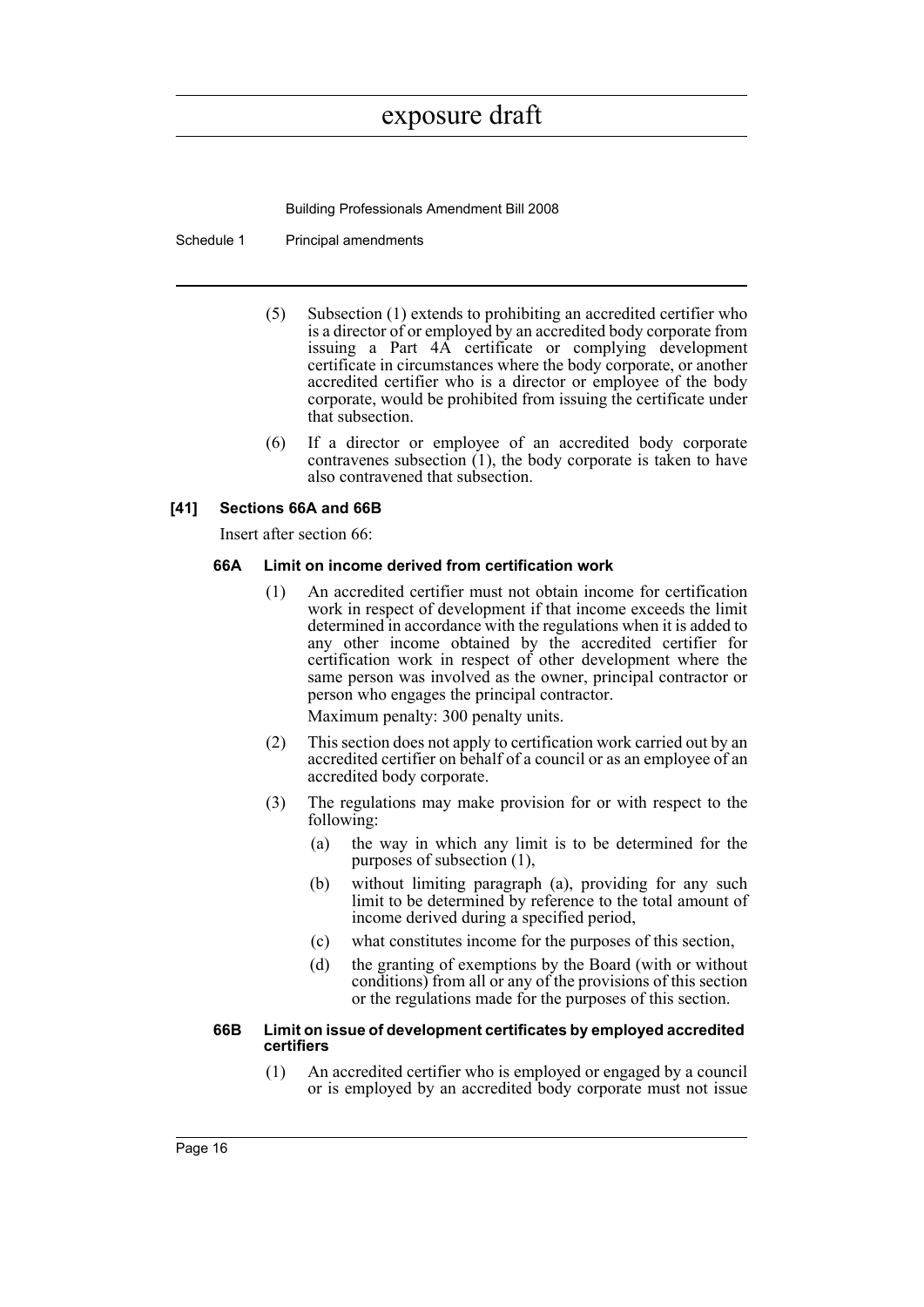Building Professionals Amendment Bill 2008

Principal amendments **Schedule 1** and the set of the set of the Schedule 1 and the Schedule 1

more development certificates than the amount prescribed by the regulations in respect of development that involves the same owner, principal contractor or person who engages the principal contractor.

Maximum penalty: 300 penalty units.

- (2) The regulations may:
	- (a) provide for the amount referred to in subsection (1) to be determined by reference to the total amount of development certificates issued during a specified period, and
	- (b) make provision for or with respect to the granting of exemptions by the Board (with or without conditions) from all or any of the provisions of this section or the regulations made for the purposes of this section.

#### **[42] Section 69 Meaning of being associated with a council**

Insert at the end of section 69:

(2) Despite subsection (1), a person is not associated with a council by reason only of being employed or engaged by the council to do certification work on behalf of the council.

#### **[43] Part 6, Division 3A**

Insert after Division 3 or Part 6:

#### **Division 3A Approval required for certain certification work**

#### **71A Accredited certifier to obtain approval before undertaking certain certification work**

- (1) An accredited certifier must not, without first obtaining the written approval of the Board, carry out certification work in relation to development of a type prescribed by the regulations if a prescribed person is the person for whom the development is carried out or is a contractor or other person carrying out the development.
- (2) An accredited certifier must comply with any conditions imposed on the approval by the Board.
- (3) The Board may refuse to grant approval under this section only in the circumstances prescribed by the regulations.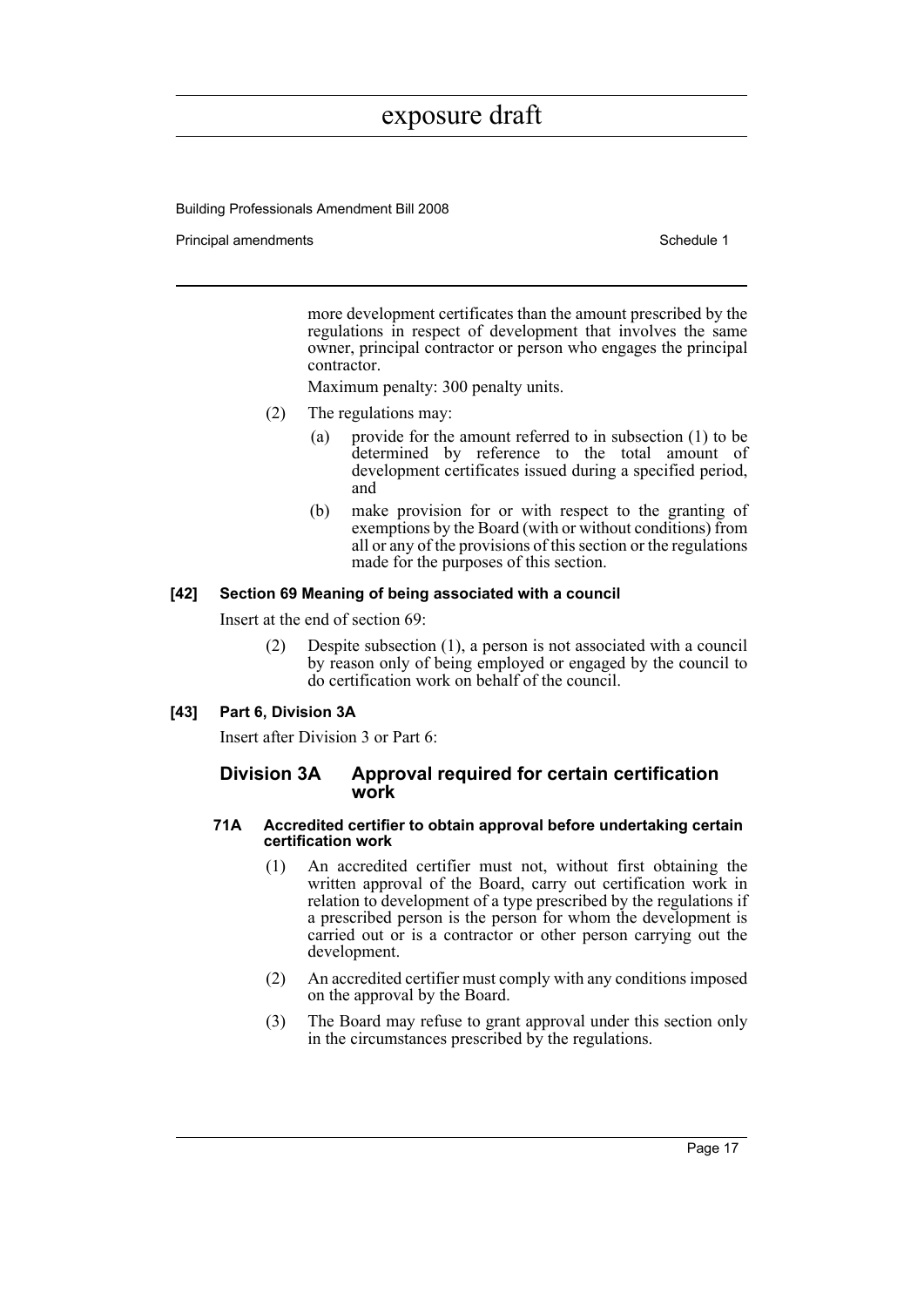Building Professionals Amendment Bill 2008

Schedule 1 Principal amendments

- (4) A contravention of this section by an accredited certifier is capable of being professional misconduct or unsatisfactory professional conduct.
- (5) This section does not apply to the following:
	- (a) certification work carried out by an accredited certifier as an employee of a council or as an employee of an accredited body corporate,
	- (b) certification work of a kind referred to in paragraph (c) of the definition of *certification work* in section  $\overline{3}$  (1).
- (6) In this section, *prescribed person* means a person included on a list kept by the Board under section 71B.

#### **71B List of prescribed persons**

- (1) The Board may keep a list of prescribed persons for the purposes of section 71A and is to make that list available on request.
- (2) The Board may include a person on the list only in accordance with the regulations.
- (3) The Board must give notice in writing to a person of its intention to include the person on the list.
- (4) The notice must include:
	- (a) the reasons why the Board is of the opinion that the person should be included on the list, and
	- (b) a statement that the person may make submissions to the Board within the period of 14 days after receipt of the notice as to why the person should not be included on the list.
- (5) The Board is to consider any submissions made to it during that 14-day period.
- (6) If, after considering any submissions, the Board determines to include the person on the list, the Board is to give the person notice in writing of its decision.
- (7) The Board may remove a person from the list at any time.
- (8) If the Board removes a person from the list, it must give notice in writing to the person of the person's removal from the list.

#### **71C Exclusion of liability of the State and others**

(1) This section applies to civil proceedings for damages or other compensation brought against the State, the Board, a member of the Board, the Director, a member of a committee appointed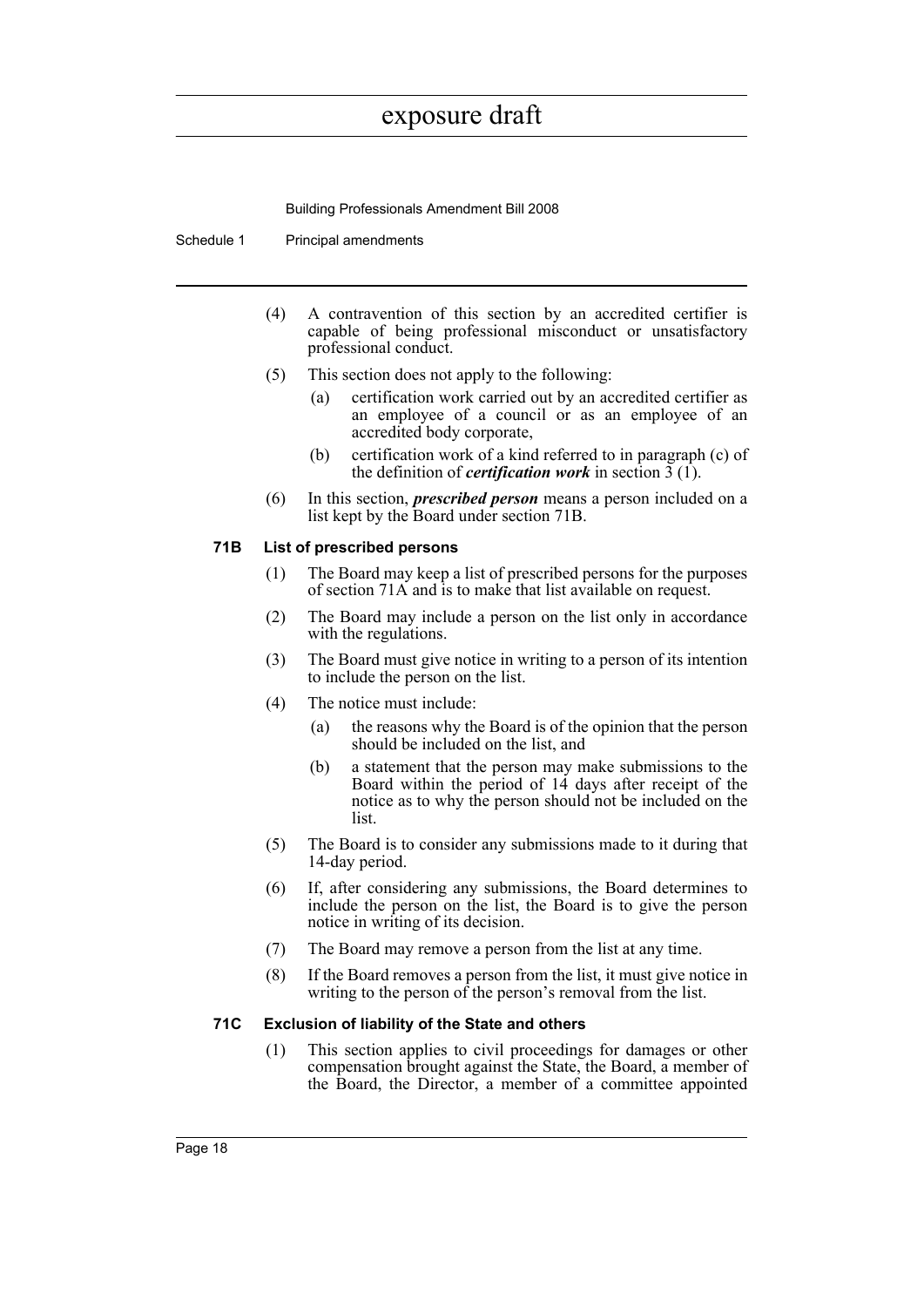Building Professionals Amendment Bill 2008

Principal amendments **Schedule 1** and the set of the set of the Schedule 1 and the Schedule 1

under this Act or a person acting under the direction of the Board or the Director.

- (2) Damages or other compensation is not payable in any such civil proceedings to the extent that:
	- (a) the claim is made in connection with the exercise of any functions under this Division, and
	- (b) the claim is based on alleged negligence or other breach of duty (including statutory duty) arising because of the exercise of, or the failure to exercise, any function under this Division.

#### **[44] Sections 72–72C**

Omit section 72. Insert instead:

#### **72 Acting in a manner not authorised by certificate of individual accreditation**

A person who is the holder of a certificate of individual accreditation must not do any thing that is required by law to be done by a person with accreditation under this Act unless the person's certificate of accreditation authorises the doing of that thing.

Maximum penalty: 300 penalty units.

#### **72A Responsibilities of accredited certifier directors**

- (1) An accredited certifier director of an accredited body corporate has the following responsibilities in relation to certification work undertaken by the body corporate:
	- (a) the director is responsible for ensuring that the body corporate complies with the requirements of this and any other Act in the carrying out of the certification work and that appropriate management systems are in place to ensure that the body corporate complies with those requirements,
	- (b) the director is required to ensure that the certification work is allocated to, and undertaken by, a director or an employee of the body corporate who is the holder of a certificate of accreditation that authorises the holder to carry out that work,
	- (c) the director is required to ensure that the client for whom the certification work is undertaken is kept informed as to the identity of the individual accredited certifier who is undertaking the work,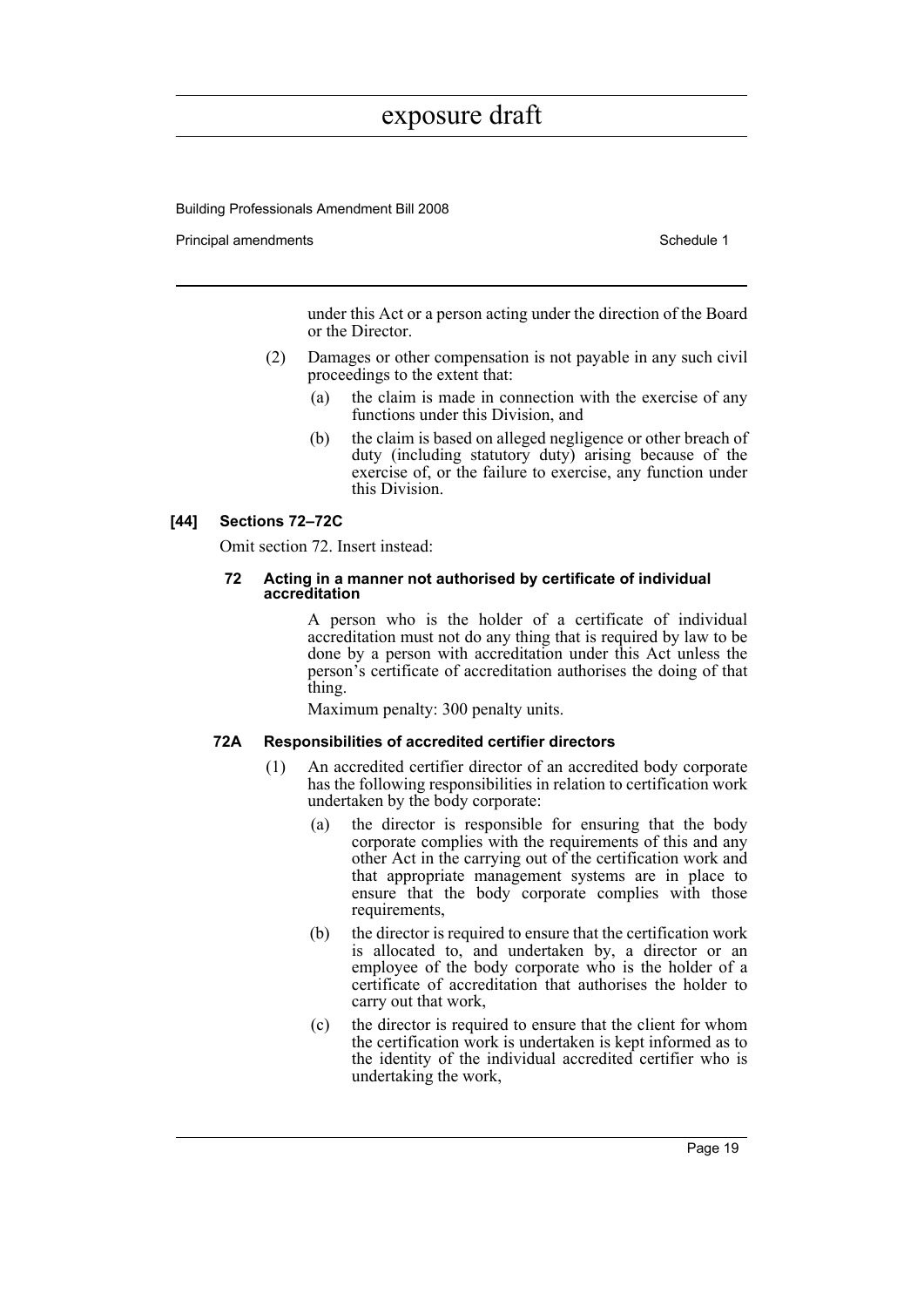Building Professionals Amendment Bill 2008

Schedule 1 Principal amendments

(d) the director is required to ensure that all reasonable action is taken with respect to possible unsatisfactory professional conduct or professional misconduct of another director or employee of the body corporate who is an accredited certifier as soon as practicable after becoming aware of the conduct concerned (including, if appropriate, making a complaint against the other director or employee under this Act).

Maximum penalty: 300 penalty units.

(2) If there is more than one accredited certifier director of a body corporate, this section applies equally to each of those directors.

#### **72B Responsibilities of person with individual accreditation acting on behalf of accredited body corporate**

A person who holds a certificate of individual accreditation and who is a director of, or employed by, an accredited body corporate or a council:

- (a) is not excused from compliance with any of the person's obligations under this or any other Act in relation to any certification work done by the person on behalf of or in the name of the body corporate or council, and
- (b) is subject to the same requirements in relation to the carrying out of the functions of a certifying authority on behalf of the council or the accredited body corporate as if he or she were the certifying authority.

#### **72C Requirements of accredited body corporate**

- (1) An accredited body corporate must ensure that any certification work that is done in the name of or on behalf of the body corporate is done by a director or employee of the body corporate who is the holder of a certificate of individual accreditation that authorises the director or employee to do that certification work. Maximum penalty: 1,000 penalty units.
- (2) An accredited body corporate must not undertake any certification work during any period in which it does not have at least one director who is an accredited certifier.

Maximum penalty: 1,000 penalty units.

(3) If an accredited body corporate has failed, for a continuous period of 3 months, to have as directors or employ at least 3 persons who are accredited certifiers, the accredited body corporate must not undertake any certification work until it has as directors or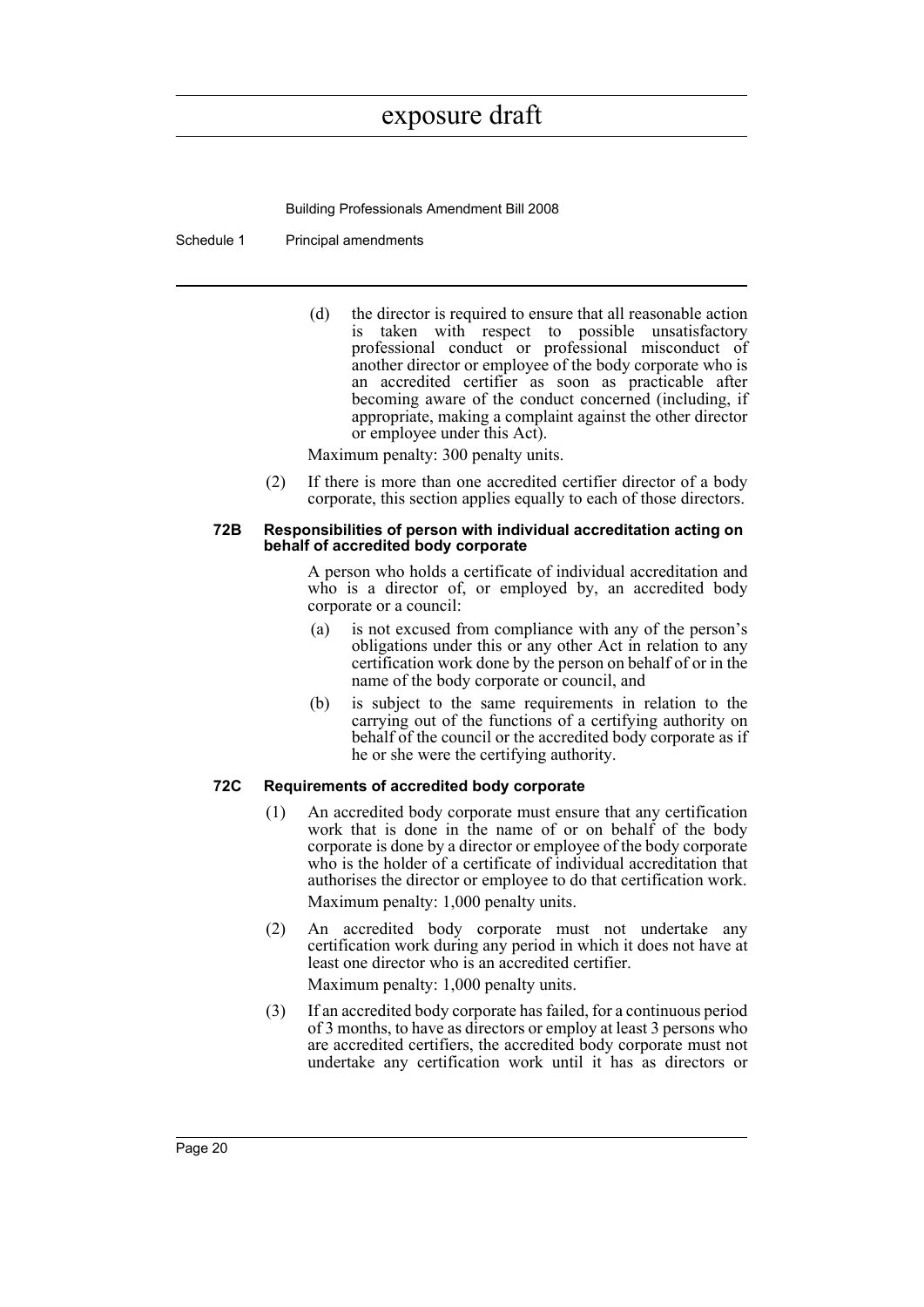Building Professionals Amendment Bill 2008

Principal amendments **Schedule 1** and the set of the set of the Schedule 1 and the Schedule 1

employs at least 3 persons who are accredited certifiers and has notified the Board in writing of that fact. Maximum penalty: 1,000 penalty units.

#### **[45] Section 73A**

Insert after section 73:

#### **73A Terms of contracts**

- (1) The regulations may provide that a contract entered into by an accredited certifier relating to the appointment of the accredited certifier as a principal certifying authority or the carrying out of certification work by the accredited certifier must contain provisions to the effect of those prescribed by the regulations or may not contain provisions to the effect of those prescribed by the regulations.
- (2) Entering into a contract in contravention of the regulations made for the purposes of this section is capable of being professional misconduct or unsatisfactory professional conduct.
- (3) This section does not apply to the carrying out of certification work on behalf of a council by an accredited certifier employed by the council.

#### **[46] Part 6A**

Insert after Part 6:

### **Part 6A Requirements relating to councils**

#### **74A Responsibilities of councils carrying out certification work**

A council must ensure that any certification work of a class prescribed by the regulations that is done in the name of or on behalf of the council is done by an accredited body corporate or an accredited certifier who is the holder of a certificate of individual accreditation that authorises the holder to do that certification work.

Maximum penalty: 1,000 penalty units.

#### **74B Councils to provide certain information**

(1) A council is to provide to the Board such information as is required by the regulations in relation to employees, or persons engaged by the council, who perform accreditation work on behalf of the council.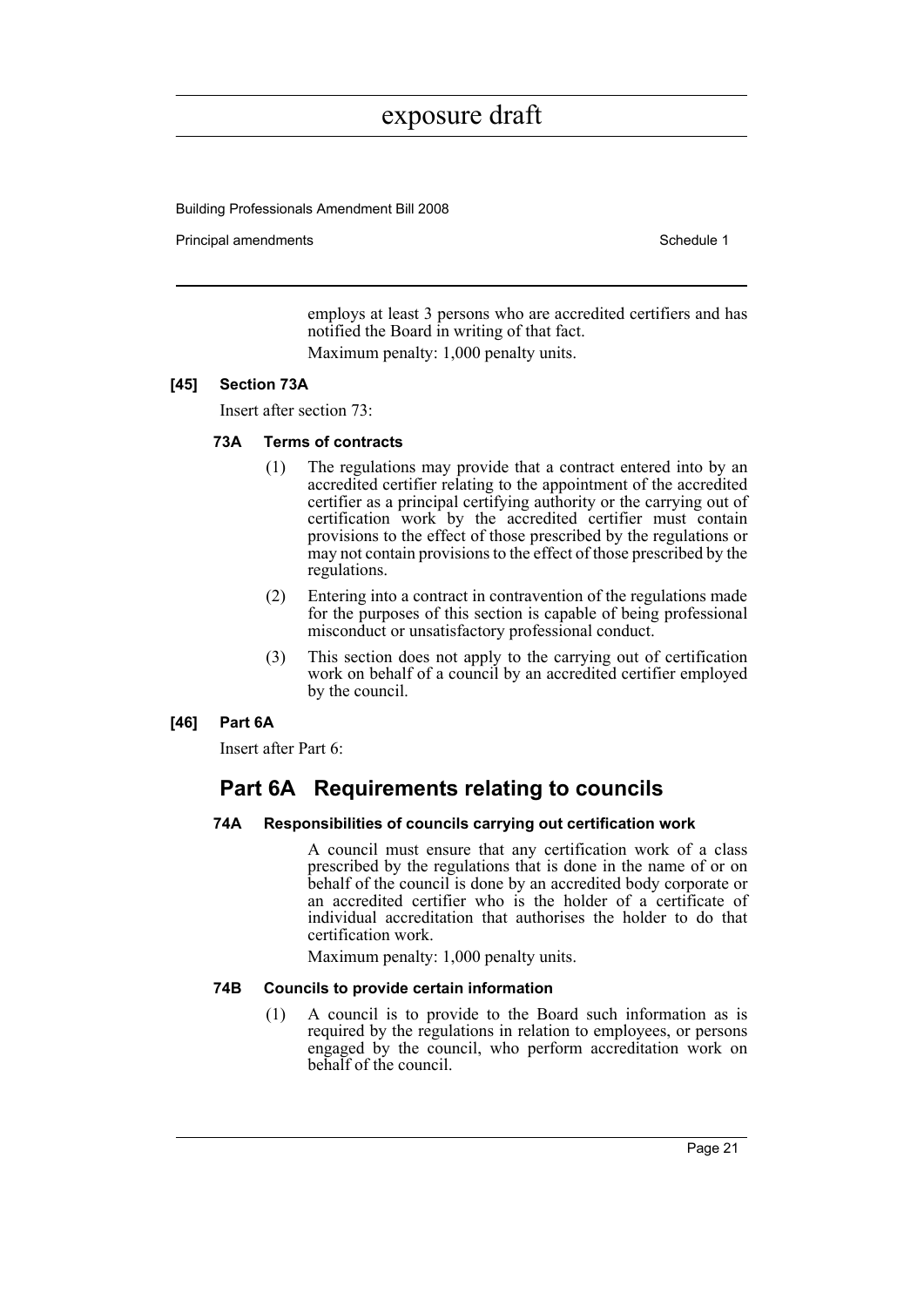Building Professionals Amendment Bill 2008

- Schedule 1 Principal amendments
	- (2) The regulations may make provision for or with respect to the provision of information by councils under this section, including when such information is to be provided and the form in which it is to be provided.
	- (3) The Board may keep a register based on any of the information received under this section and may make that register available to the public.

### **74C Exemptions**

- (1) The Board may, with the approval of the Minister, exempt a council from any of the requirements of this Part or section 109E (1AA) of the *Environmental Planning and Assessment Act 1979*.
- (2) The approval of the Minister under subsection (1):
	- (a) may be given in relation to a particular case or a class of cases, and
	- (b) may be subject to conditions, and
	- (c) may be amended from time to time.
- (3) Any exemption given under this section may be limited in time or subject to conditions, or both.

#### **[47] Section 85 False representations**

Insert after section 85 (2):

(3) A person who falsely represents that he or she holds accreditation under this Act that authorises the doing of something under the *Environmental Planning and Assessment Act 1979* for which such accreditation is required is guilty of an offence. Maximum penalty: 300 penalty units.

#### **[48] Section 93A**

Insert after section 93:

### **93A Offences by corporations**

- (1) If a corporation contravenes, whether by act or omission, any provision of this Act or the regulations, each person who is a director of the corporation or who is concerned in the management of the corporation is taken to have contravened the same provision if the person knowingly authorised or permitted the contravention.
- (2) A person may be proceeded against and convicted under a provision pursuant to subsection (1) whether or not the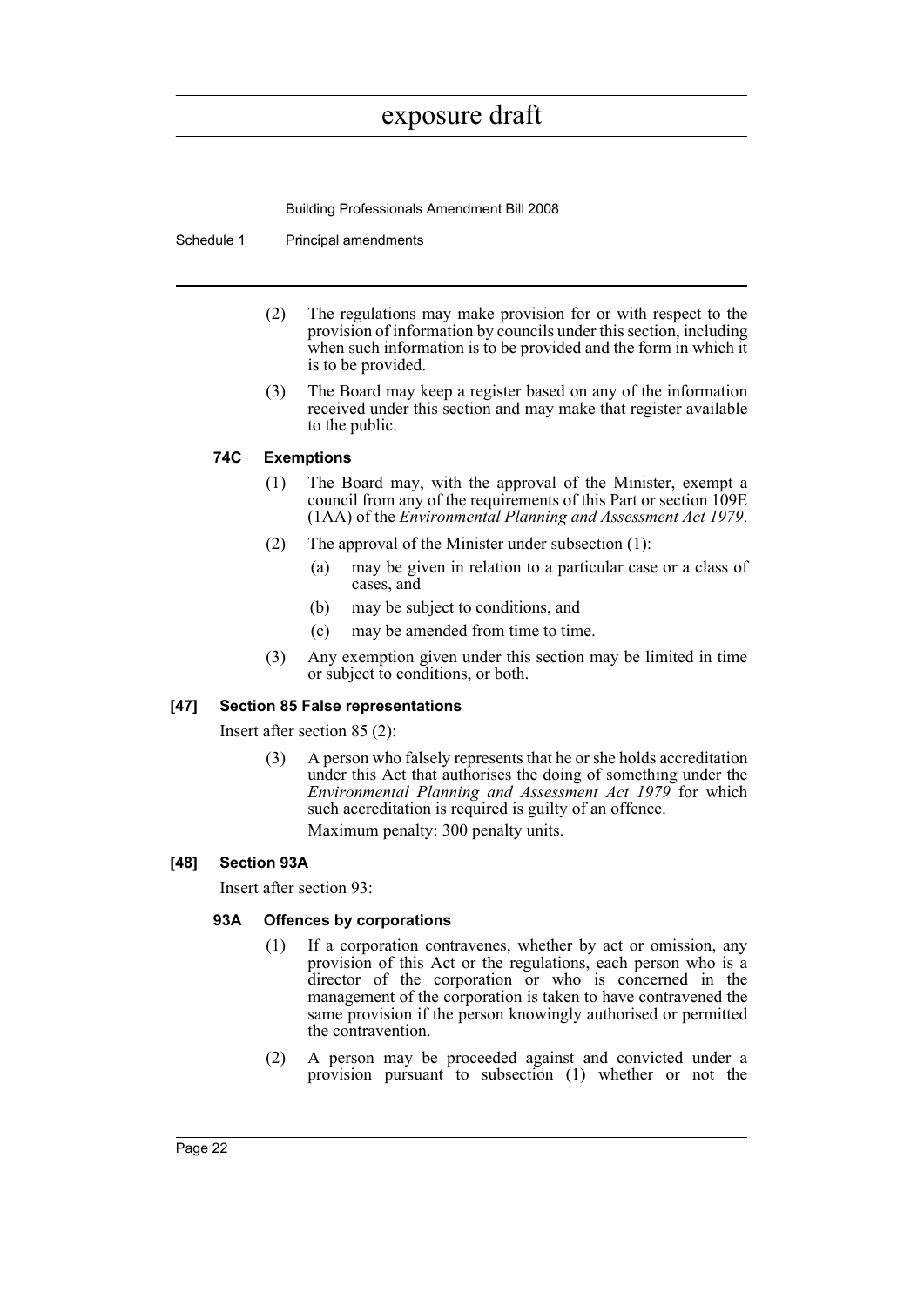Building Professionals Amendment Bill 2008

Principal amendments **Schedule 1** Schedule 1

corporation has been proceeded against or has been convicted under the provision.

(3) Nothing in this section affects any liability imposed on a corporation for an offence committed by the corporation under this Act or the regulations.

#### **[49] Section 94 Regulations**

Insert after section 94 (2) (h):

(i) exemptions from all or any of the provisions of this Act or the regulations.

#### **[50] Section 94 (3) and (4)**

Insert after section 94 (2):

- (3) A regulation may apply, adopt or incorporate any publication as in force at a particular time or as in force from time to time.
- (4) The regulations may create an offence punishable by a maximum penalty of 50 penalty units.

#### **[51] Schedule 2 Savings, transitional and other provisions**

Insert at the end of clause 1 (1):

*Building Professionals Amendment Act 2008*

#### **[52] Schedule 2, Part 3**

Insert after Part 2:

### **Part 3 Provisions consequent on enactment of Building Professionals Amendment Act 2008**

*Savings and transitional provisions to be included in relation to new requirements to be imposed on accredited certifiers and building professionals.*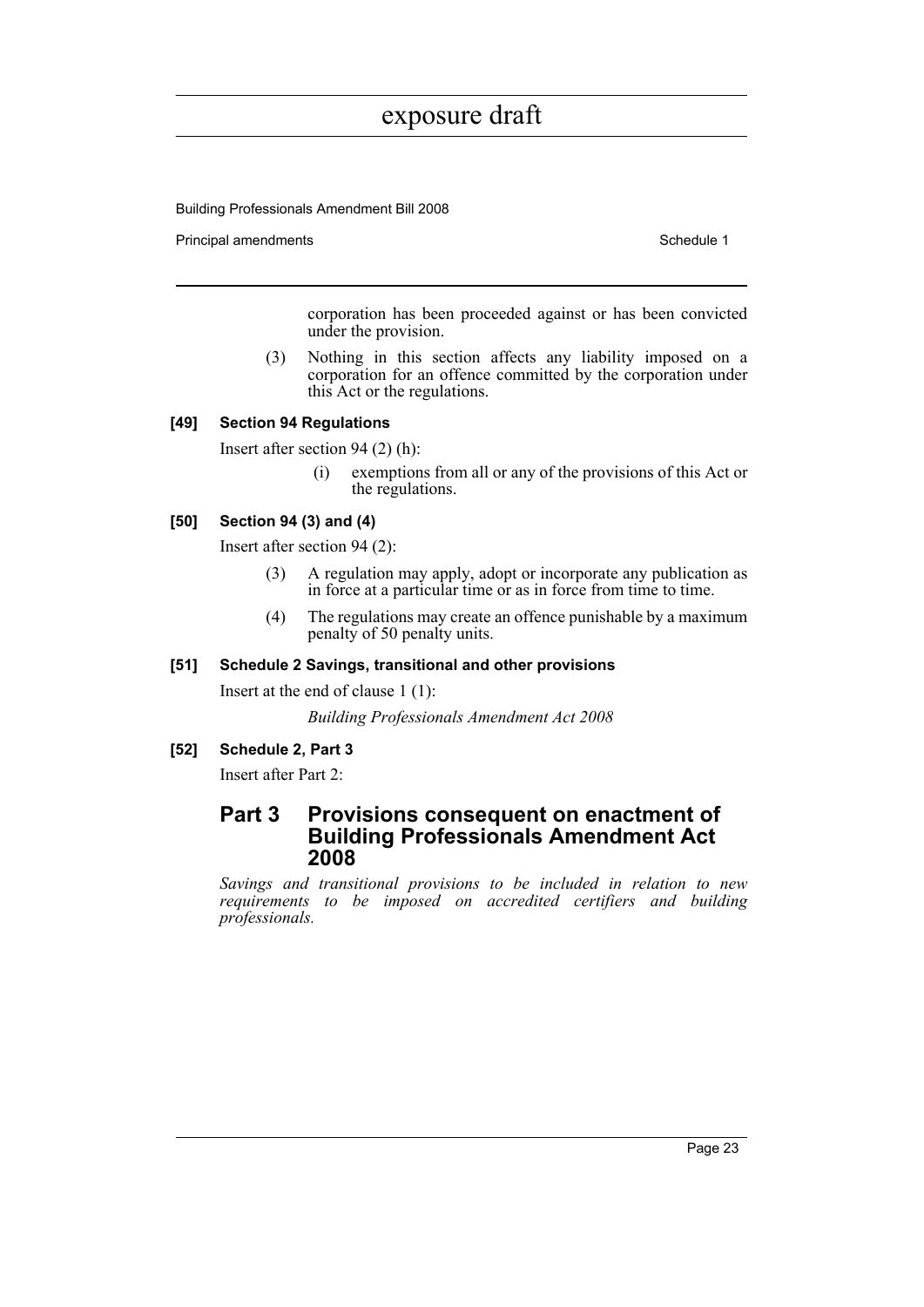Building Professionals Amendment Bill 2008

Schedule 2 Consequential amendments

### <span id="page-27-0"></span>**Schedule 2 Consequential amendments**

(Section 3)

**[1] Long title**

Insert "and building professionals" after "of accredited certifiers".

**[2] Part 2, heading**

Insert "**and building professionals**" after "**certifiers**".

**[3] Sections 4 (2) (b) and (c), 11 (1), 40 (1), 47 (heading), 62 and 94 (2)**

Omit "accredited certifiers" wherever occurring. Insert instead "accreditation holders".

#### **[4] Part 2, Division 2, heading**

Insert "**and building professionals**" after "**certifiers**".

**[5] Sections 7 (2) (c), 11 (2), 12 (2), 16, 17, 20, 21 (1) and (5), 24 (1), 25, 26, 27 (2), (3) and (4), 30 (2) (f), 31 (1), (2) and (5), 32 (1), 34 (1) and (3), 38 (definition of "disciplinary action"), 39 (1) and (2), 44 (1) and (3), 46 (3) and (5), 48 (3), 60, 61, 65 (g), 73, 82, 91 and Schedule 1 (clause 10 (6) (b))**

Omit "accredited certifier" wherever occurring.

Insert instead "accreditation holder".

- **[6] Section 19**
	- (1) Omit the section. Insert instead:
	- **19 Definitions**

In this Part:

*complaint* means a complaint about an accreditation holder made under section 21.

*disciplinary finding* means a finding of unsatisfactory professional conduct or professional misconduct.

*professional misconduct*, in relation to an accreditation holder, means conduct that is unsatisfactory professional conduct of a sufficiently serious nature to justify suspension or cancellation of the accreditation holder's certificate of accreditation.

*unsatisfactory professional conduct* of an accredited certifier means any of the following (whether consisting of an act or omission):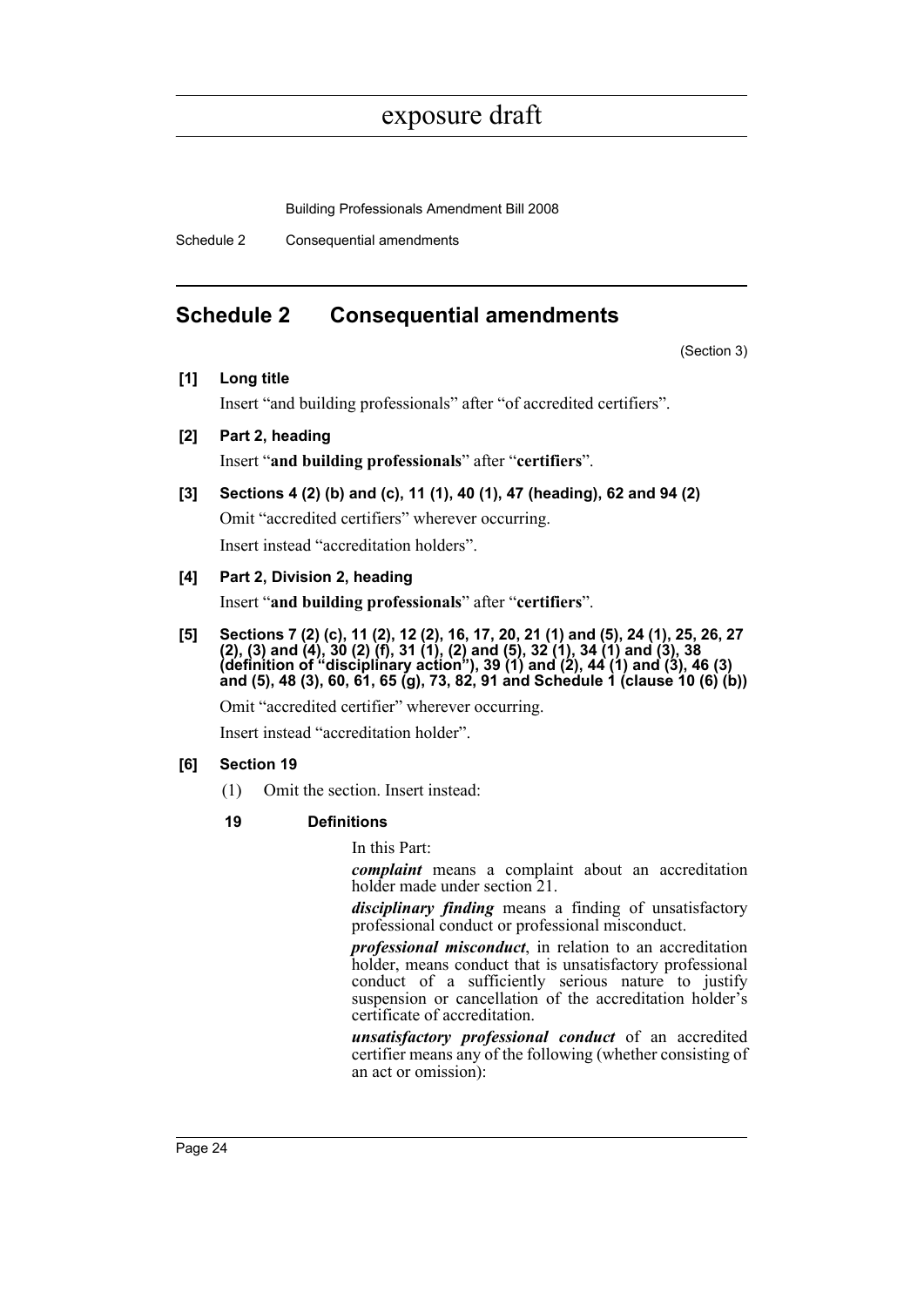Building Professionals Amendment Bill 2008

Consequential amendments **Schedule 2** and 3 and 3 and 3 and 3 and 3 and 3 and 3 and 3 and 3 and 3 and 3 and 3 and 3 and 3 and 3 and 3 and 3 and 3 and 3 and 3 and 3 and 3 and 3 and 3 and 3 and 3 and 3 and 3 and 3 and 3 and

- (a) conduct occurring in connection with the exercise of the accredited certifier's functions as a certifying authority that falls short of the standard of competence, diligence and integrity that a member of the public is entitled to expect of a reasonably competent accredited certifier,
- (b) a contravention of this Act or the *Environmental Planning and Assessment Act 1979*, or the regulations under either of those Acts, by the accredited certifier, whether or not he or she is prosecuted or convicted for the contravention,
- (c) a contravention by the accredited certifier of a law (whether or not a New South Wales law, and whether or not the contravention is an offence) that relates to the functions or obligations of a person as an accredited certifier or the holder of an equivalent authorisation, or involves fraud or dishonesty, whether or not he or she is prosecuted or convicted for the contravention,
- (d) a failure to comply with a statutory or other duty, or a contractual obligation, imposed on the accredited certifier by or in accordance with a law (whether or not a New South Wales law) that relates to the functions or obligations of a person as an accredited certifier or the holder of an equivalent authorisation,
- (e) the exercise by the accredited certifier of functions as a certifying authority in a partial manner,
- (f) the wilful disregard by the accredited certifier of matters to which the accredited certifier is required to have regard in exercising functions as a certifying authority,
- (g) a failure by the accredited certifier to comply with any relevant code of conduct contained in the accreditation scheme,
- (h) a failure by the accredited certifier to comply with a term or condition of the certificate of accreditation,
- (i) a failure by an accredited certifier to comply with an order of the Board or the Tribunal under this Act,
- (j) a failure by the accredited certifier, without reasonable excuse, to comply with a direction or requirement under Part 5,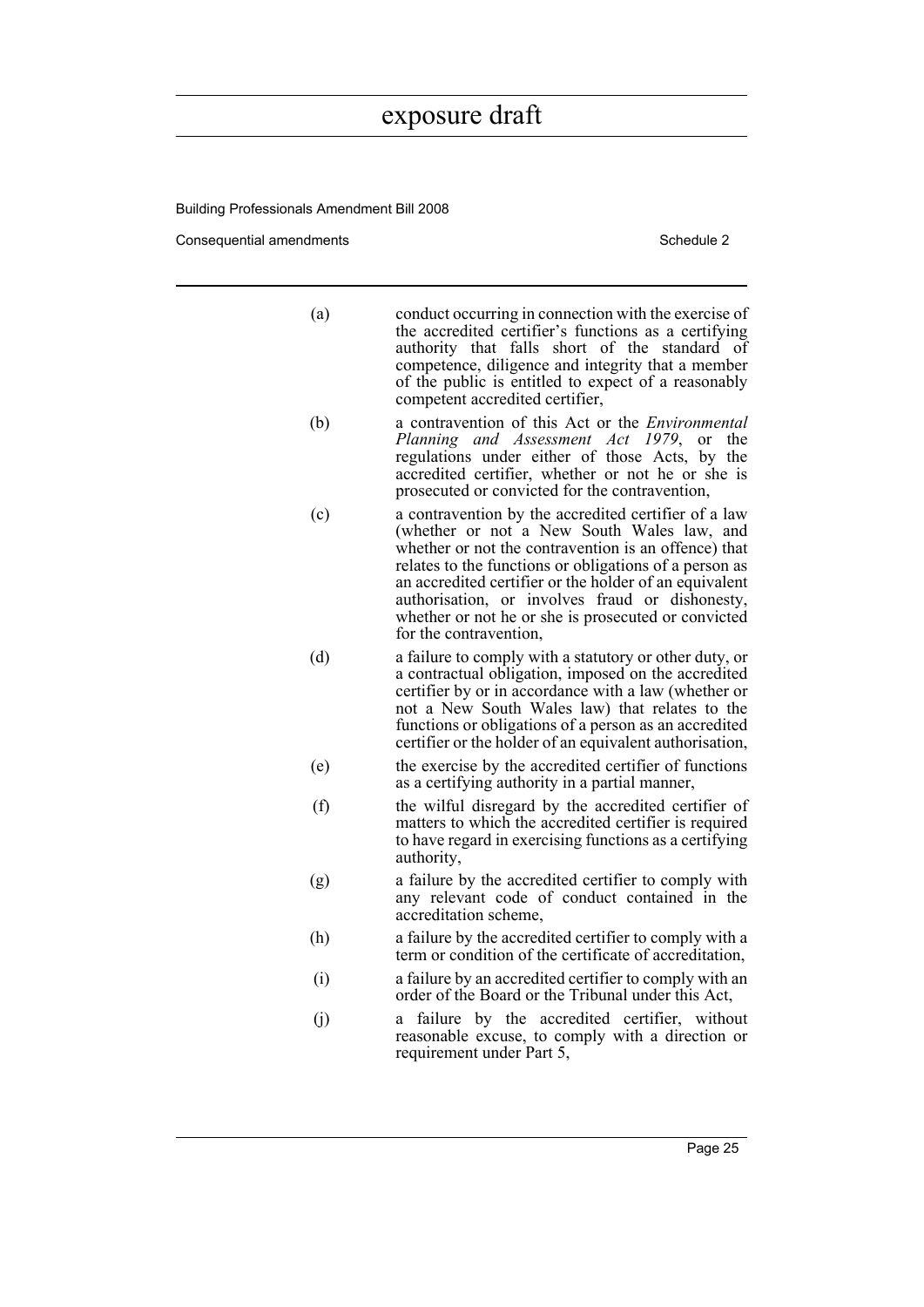Building Professionals Amendment Bill 2008

Schedule 2 Consequential amendments

- (k) wilfully misleading or obstructing the Board in the exercise of any function under this Part or Part 4 or 5,
- (l) any other improper or unethical conduct of the accredited certifier that indicates that he or she is unfit to properly carry out the duties of an accredited certifier,
- (m) any conduct specified by a provision of this Act as being capable of being unsatisfactory professional conduct or professional misconduct or any other conduct prescribed by the regulations for the purposes of this definition.

*unsatisfactory professional conduct* of a building professional means any of the following (whether consisting of an act or omission):

- (a) conduct occurring in connection with the exercise of the building professional's functions that falls short of the standard of competence, diligence and integrity that a member of the public is entitled to expect of a reasonably competent building professional,
- (b) a contravention of this Act or the *Environmental Planning and Assessment Act 1979*, or the regulations under either of those Acts, by the building professional, whether or not he or she is prosecuted or convicted for the contravention,
- (c) a contravention by the building professional of a law (whether or not a New South Wales law, and whether or not the contravention is an offence) that relates to the functions or obligations of a person as a building professional or the holder of an equivalent authorisation, or involves fraud or dishonesty, whether or not he or she is prosecuted or convicted for the contravention,
- (d) a failure to comply with a statutory or other duty, or a contractual obligation, imposed on the building professional by or in accordance with a law (whether or not a New South Wales law) that relates to the functions or obligations of a person as a building professional or the holder of an equivalent authorisation,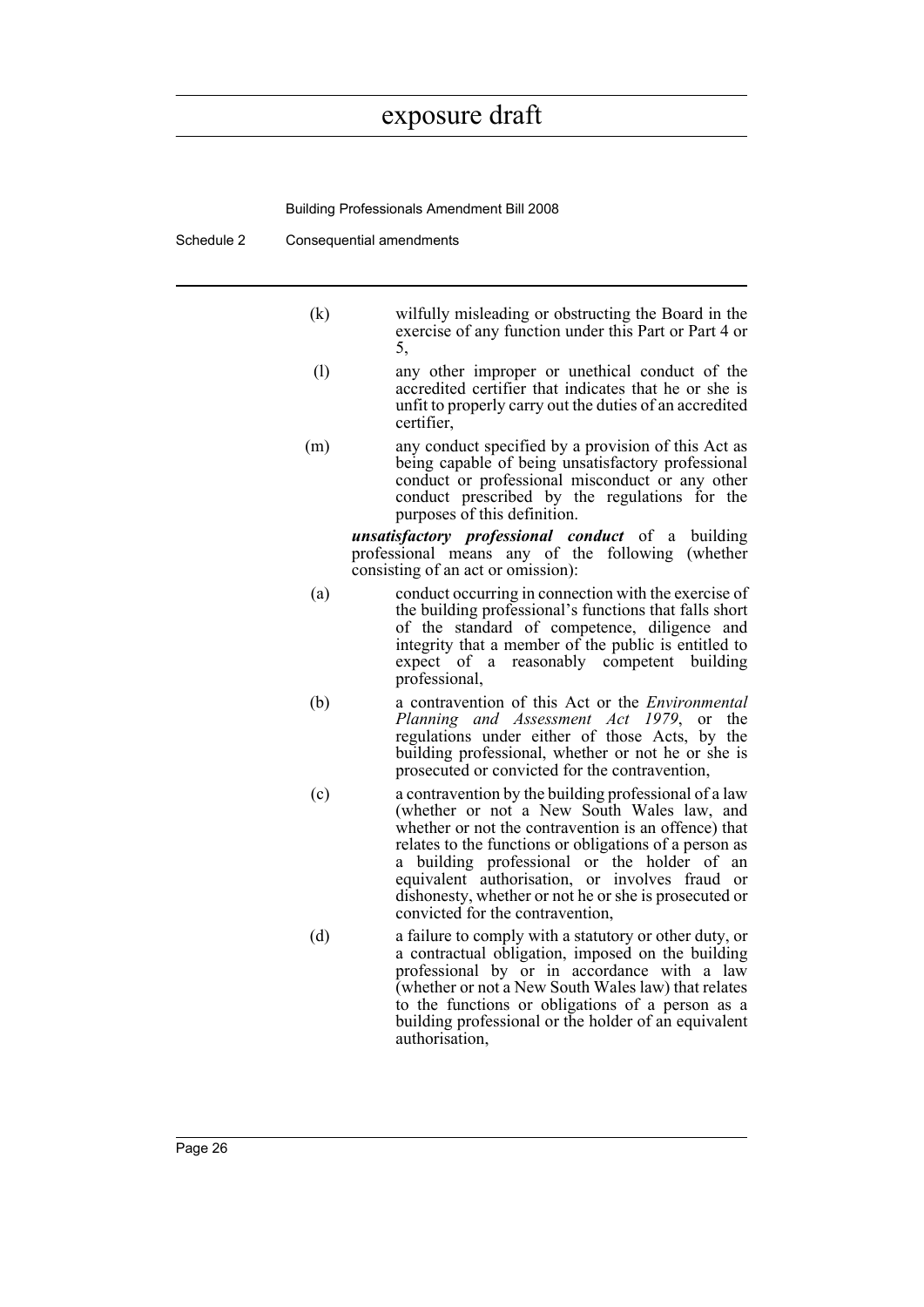Building Professionals Amendment Bill 2008

Consequential amendments **Schedule 2** Schedule 2

| (e)      | the exercise by the building professional of his or<br>her functions as a building professional in a partial<br>manner,                                                            |
|----------|------------------------------------------------------------------------------------------------------------------------------------------------------------------------------------|
| (f)      | the wilful disregard by the building professional of<br>matters to which he or she is required to have regard<br>in exercising his or her functions as a building<br>professional, |
| (g)      | a failure by the building professional to comply with<br>any relevant code of conduct contained in the<br>accreditation scheme,                                                    |
| (h)      | a failure by the building professional to comply with<br>term or condition of the certificate of<br>a<br>accreditation,                                                            |
| (i)      | a failure by the building professional to comply with<br>an order of the Board or the Tribunal under this Act,                                                                     |
| (j)      | a failure by the building professional, without<br>reasonable excuse, to comply with a direction or<br>requirement under Part 5,                                                   |
| $\rm(k)$ | wilfully misleading or obstructing the Board in the<br>exercise of any function under this Part or Part $\Lambda$ or                                                               |

- exercise of any function under this Part or Part 4 or 5,
- (l) any other improper or unethical conduct of the building professional that indicates that he or she is unfit to properly carry out the duties of a building professional,
- (m) any conduct specified by a provision of this Act as being capable of being unsatisfactory professional conduct or professional misconduct or any other conduct prescribed by the regulations for the purposes of this definition.
- (2) A reference in this Part (however expressed) to the exercise by an accredited certifier of the functions of a certifying authority includes a reference to the exercise by the accredited certifier of the functions of a certifying authority on behalf of a council or an accredited body corporate.

#### **[7] Sections 21 (1), 31 (4) (b), 61 (1) (e) and 73**

Omit "accredited certifier's" wherever occurring.

Insert instead "accreditation holder's".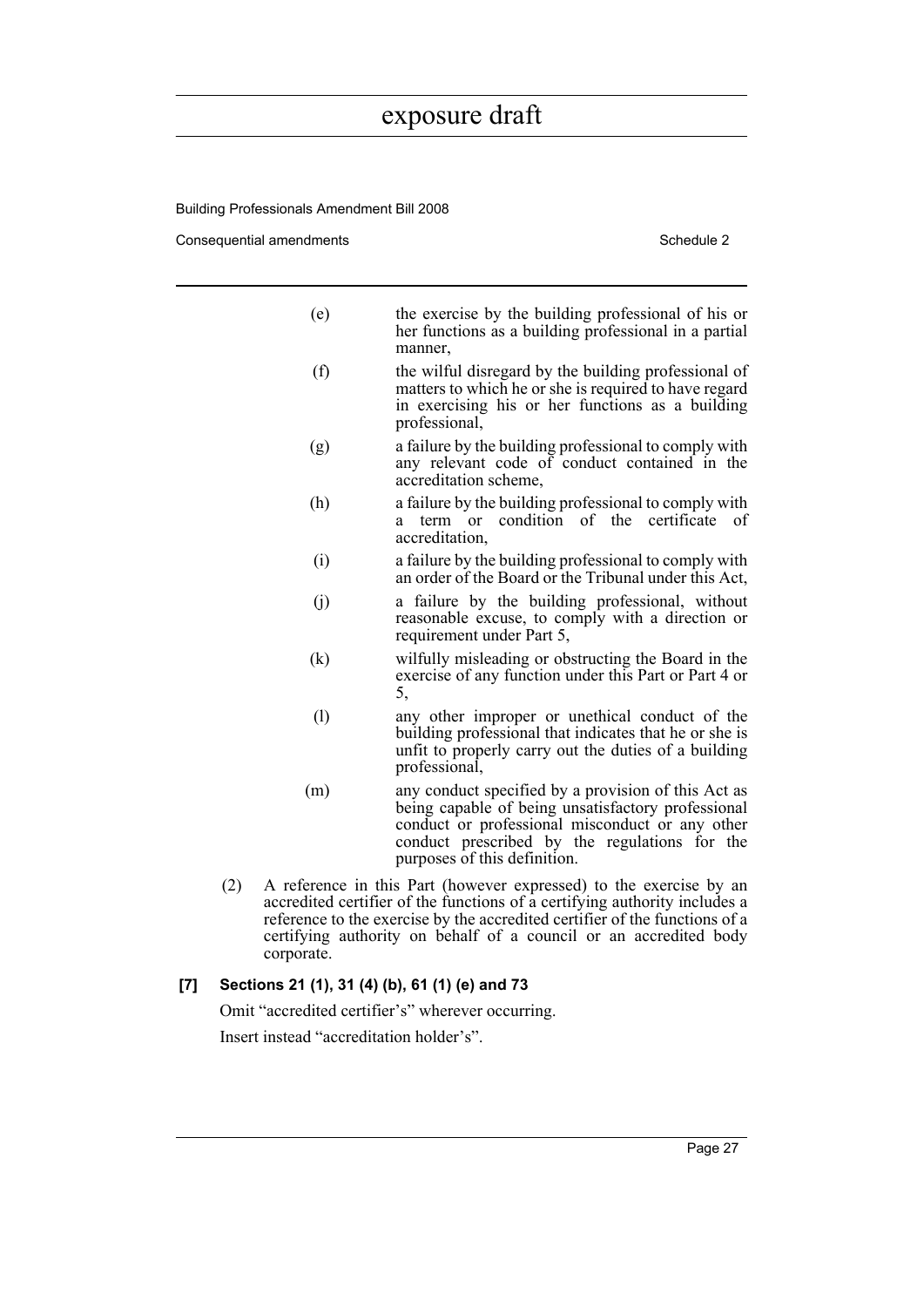Building Professionals Amendment Bill 2008

Schedule 2 Consequential amendments

#### **[8] Section 38 Definitions**

Omit the definition of *accredited certifier*. Insert instead: *accreditation holder* includes a former accreditation holder.

#### **[9] Part 4, heading**

Insert "**and accreditation holders**" after "**certifying authorities**".

#### **[10] Section 62 Application of Division**

Insert "building professionals and" before "such other persons" in section 62 (b).

#### **[11] Section 64 Building practitioners**

Omit the definition of *building work* from section 64 (1). Insert instead:

*building work* includes the design or inspection of building work, the issuing of a Part 4A certificate or complying development certificate in respect of building work and the issue of a design certificate under section 109IA of the *Environmental Planning and Assessment Act 1979*.

### **[12] Section 74 Notice to be given of certain matters**

Omit "his or her" from section 74 (1) (b).

Insert instead "his, her or its".

### **[13] Section 77**

Omit the section. Insert instead:

#### **77 Functions of Board**

The Board has the following functions:

- (a) the accreditation of persons for the purposes of the *Environmental Planning and Assessment Act 1979* and the regulations under that Act,
- (b) the promotion and maintenance of standards of building and subdivision certification and design in New South Wales,
- (c) the investigation of complaints against accreditation holders,
- (d) the taking of disciplinary action against accreditation holders,
- (e) the investigation of certifying authorities, accredited certifier directors and building professionals,